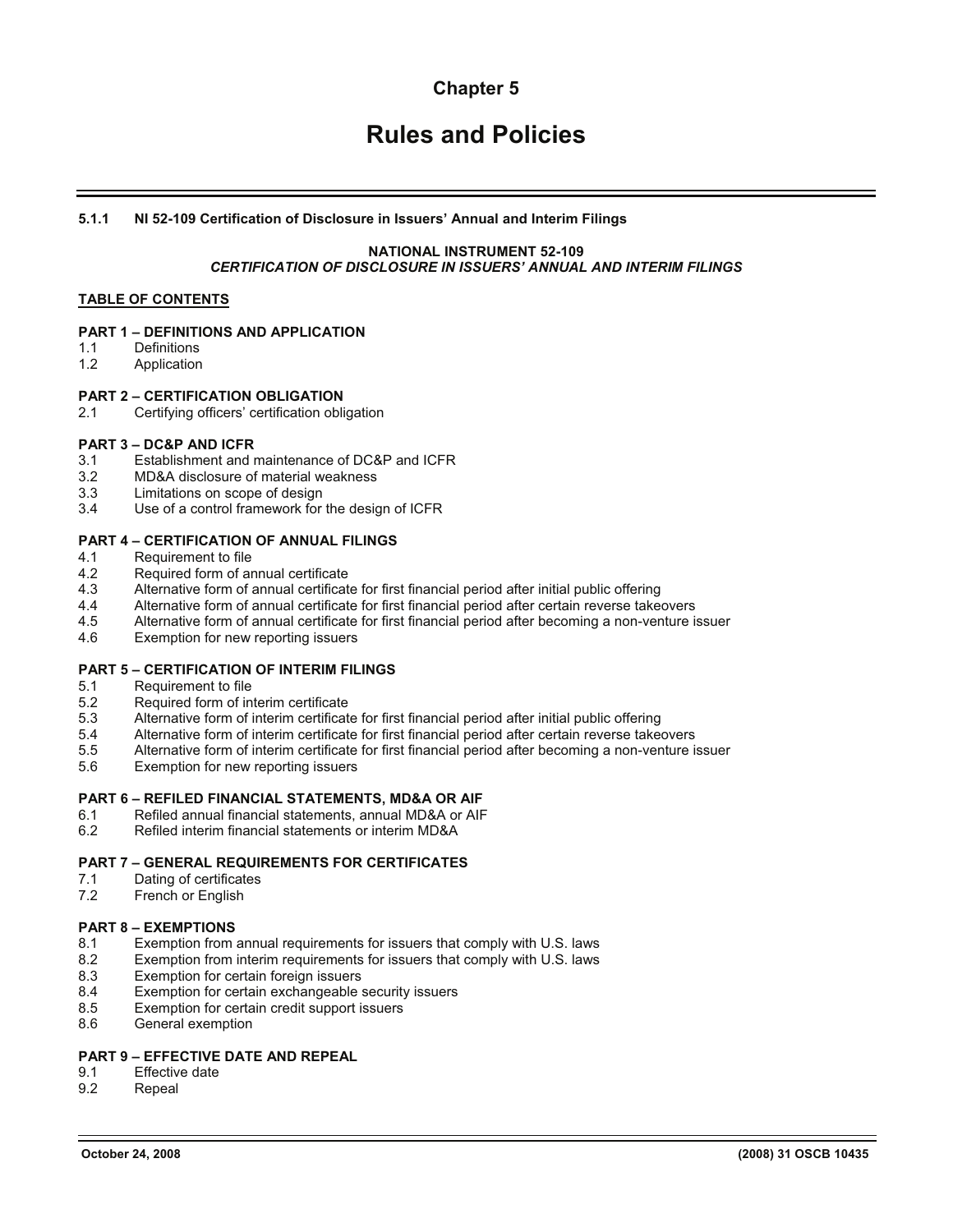| <b>FORMS</b>              |                                                                                                                             |
|---------------------------|-----------------------------------------------------------------------------------------------------------------------------|
| Form 52-109F1             | Certification of annual filings – full certificate                                                                          |
| Form 52-109FV1            | Certification of annual filings – venture issuer basic certificate                                                          |
| Form $52-109F1 - IPO/RTO$ | Certification of annual filings following an initial public offering, reverse takeover or<br>becoming a non-venture issuer  |
| Form 52-109F1R            | Certification of refiled annual filings                                                                                     |
| Form $52-109F1 - AIF$     | Certification of annual filings in connection with voluntarily filed AIF                                                    |
| Form 52-109F2             | Certification of interim filings – full certificate                                                                         |
| Form 52-109FV2            | Certification of interim filings - venture issuer basic certificate                                                         |
| Form $52-109F2 - IPO/RTO$ | Certification of interim filings following an initial public offering, reverse takeover or<br>becoming a non-venture issuer |
| Form 52-109F2R            | Certification of refiled interim filings                                                                                    |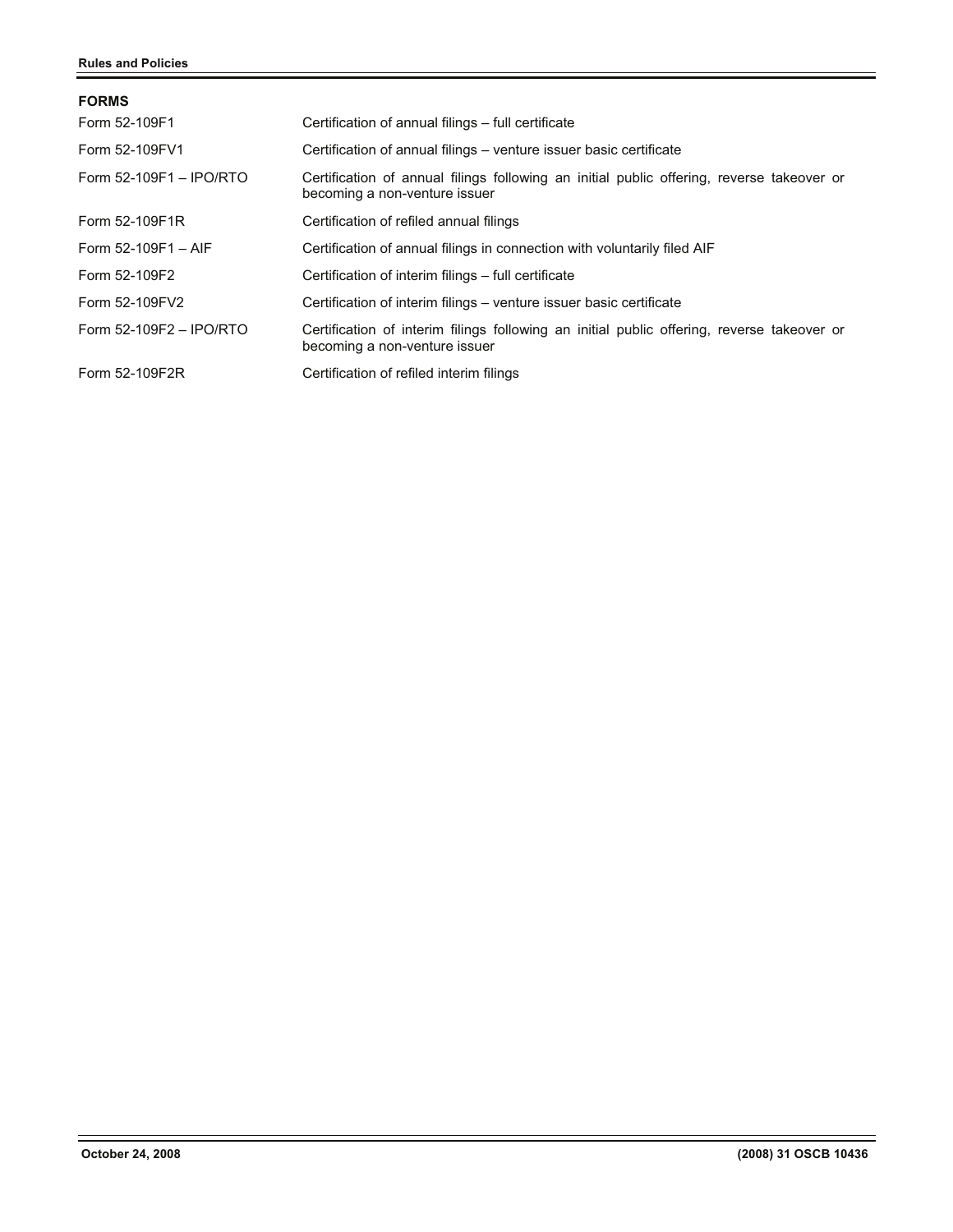# **PART 1 – DEFINITIONS AND APPLICATION**

## 1.1 **Definitions** – In this Instrument,

"AIF" has the meaning ascribed to it in NI 51-102;

"accounting principles" has the meaning ascribed to it in NI 52-107;

"annual certificate" means the certificate required to be filed under Part 4 or section 6.1;

"annual filings" means an issuer's AIF, if any, its annual financial statements and its annual MD&A filed under securities legislation for a financial year, including, for greater certainty, all documents and information that are incorporated by reference in the AIF;

"annual financial statements" means the annual financial statements required to be filed under NI 51-102;

"certifying officer" means each chief executive officer and each chief financial officer of an issuer, or in the case of an issuer that does not have a chief executive officer or a chief financial officer, each individual performing similar functions to those of a chief executive officer or chief financial officer;

"DC&P" means disclosure controls and procedures;

 "disclosure controls and procedures" means controls and other procedures of an issuer that are designed to provide reasonable assurance that information required to be disclosed by the issuer in its annual filings, interim filings or other reports filed or submitted by it under securities legislation is recorded, processed, summarized and reported within the time periods specified in the securities legislation and include controls and procedures designed to ensure that information required to be disclosed by an issuer in its annual filings, interim filings or other reports filed or submitted under securities legislation is accumulated and communicated to the issuer's management, including its certifying officers, as appropriate to allow timely decisions regarding required disclosure;

"financial period" means a financial year or an interim period;

"ICFR" means internal control over financial reporting;

"internal control over financial reporting" means a process designed by, or under the supervision of, an issuer's certifying officers, and effected by the issuer's board of directors, management and other personnel, to provide reasonable assurance regarding the reliability of financial reporting and the preparation of financial statements for external purposes in accordance with the issuer's GAAP and includes those policies and procedures that:

- (a) pertain to the maintenance of records that in reasonable detail accurately and fairly reflect the transactions and dispositions of the assets of the issuer;
- (b) are designed to provide reasonable assurance that transactions are recorded as necessary to permit preparation of financial statements in accordance with the issuer's GAAP, and that receipts and expenditures of the issuer are being made only in accordance with authorizations of management and directors of the issuer; and
- (c) are designed to provide reasonable assurance regarding prevention or timely detection of unauthorized acquisition, use or disposition of the issuer's assets that could have a material effect on the annual financial statements or interim financial statements;

"interim certificate" means the certificate required to be filed under Part 5 or section 6.2;

"interim filings" means an issuer's interim financial statements and its interim MD&A filed under securities legislation for an interim period;

"interim financial statements" means the interim financial statements required to be filed under NI 51-102;

"interim period" has the meaning ascribed to it in NI 51-102;

"issuer's GAAP" has the meaning ascribed to it in NI 52-107;

"marketplace" has the meaning ascribed to it in National Instrument 21-101 *Marketplace Operation*;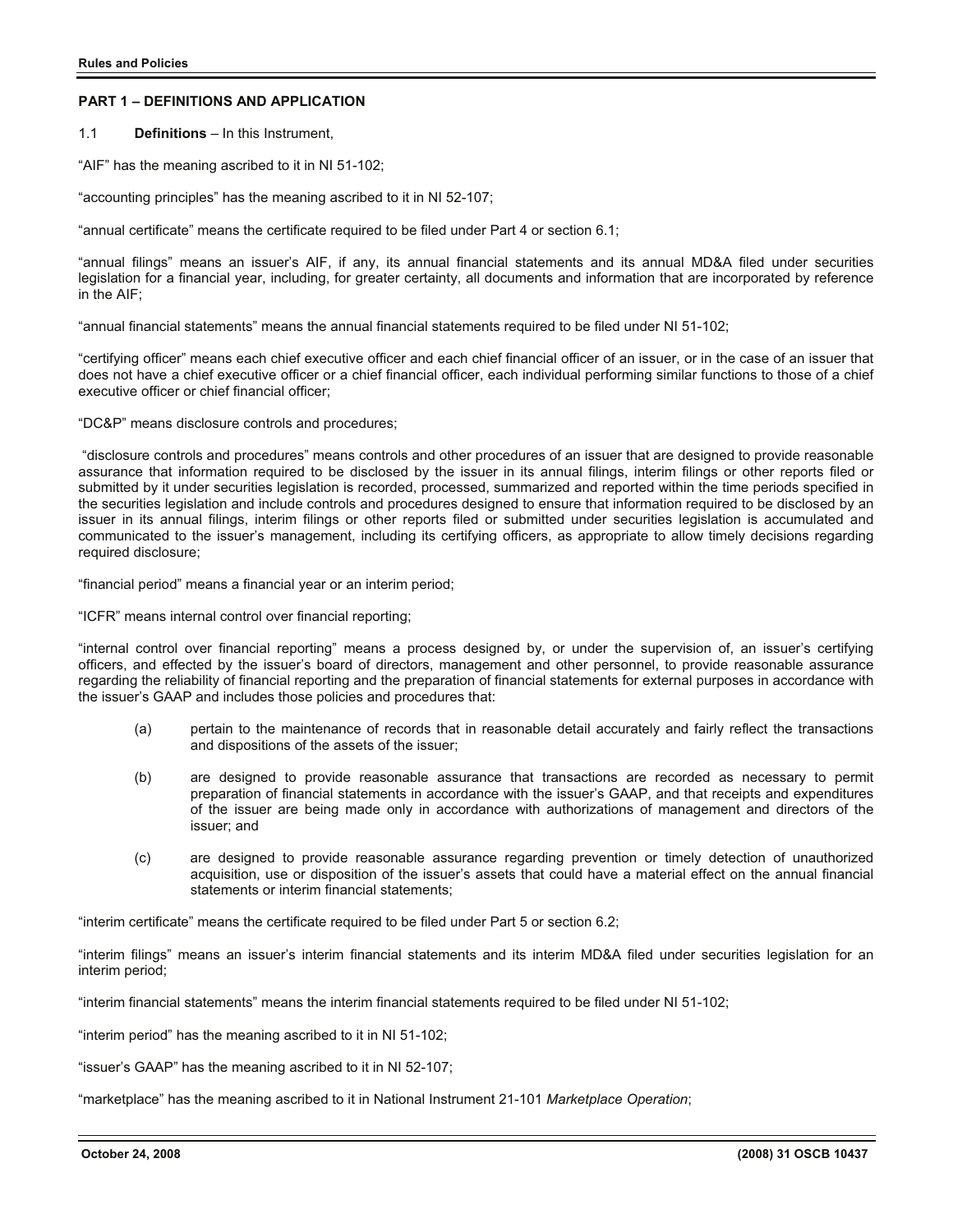"material weakness" means a deficiency, or a combination of deficiencies, in ICFR such that there is a reasonable possibility that a material misstatement of the reporting issuer's annual or interim financial statements will not be prevented or detected on a timely basis;

"MD&A" has the meaning ascribed to it in NI 51-102;

"NI 51-102" means National Instrument 51-102 *Continuous Disclosure Obligations*;

"NI 52-107" means National Instrument 52-107 *Acceptable Accounting Principles, Auditing Standards and Reporting Currency*;

"non-venture issuer" means a reporting issuer that is not a venture issuer;

"proportionately consolidated entity" means an entity in which an issuer has an interest that is accounted for by combining, on a line-by-line basis, the issuer's *pro rata* share of each of the assets, liabilities, revenues and expenses of the entity with similar items in the issuer's financial statements;

"reverse takeover" has the meaning ascribed to it in NI 51-102;

"reverse takeover acquiree" has the meaning ascribed to it in NI 51-102;

"reverse takeover acquirer" has the meaning ascribed to it in NI 51-102;

"Sarbanes-Oxley Act" means the Sarbanes-Oxley Act of 2002 of the United States of America, Pub.L. 107-204, 116 Stat. 745 (2002), as amended from time to time;

"SOX 302 Rules" means U.S. federal securities laws implementing the annual report certification requirements in section 302(a) of the Sarbanes-Oxley Act;

"SOX 404 Rules" means U.S. federal securities laws implementing the internal control report requirements in sections 404(a) and (b) of the Sarbanes-Oxley Act;

"U.S. marketplace" has the meaning ascribed to it in NI 51-102;

"variable interest entity" has the meaning ascribed to it in the issuer's GAAP; and

"venture issuer" means a reporting issuer that, as at the end of the period covered by the annual or interim filings, as the case may be, did not have any of its securities listed or quoted on any of the Toronto Stock Exchange, a U.S. marketplace, or a marketplace outside of Canada and the United States of America other than the Alternative Investment Market of the London Stock Exchange or the PLUS markets operated by PLUS Markets Group plc.

## 1.2 **Application**

- (1) This Instrument applies to a reporting issuer other than an investment fund.
- (2) This Instrument applies in respect of annual filings and interim filings for financial periods ending on or after December 15, 2008.

# **PART 2 – CERTIFICATION OBLIGATION**

2.1 **Certifying officers' certification obligation** – Each certifying officer must certify the matters prescribed by the required form that must be filed under Part 4 or Part 5.

## **PART 3 – DC&P AND ICFR**

- 3.1 **Establishment and maintenance of DC&P and ICFR** A non-venture issuer must establish and maintain DC&P and ICFR.
- 3.2 **MD&A disclosure of material weakness** Despite section 3.1, if a non-venture issuer determines that it has a material weakness which exists as at the end of the period covered by its annual or interim filings, as the case may be, it must disclose in its annual or interim MD&A for each material weakness
	- (a) a description of the material weakness;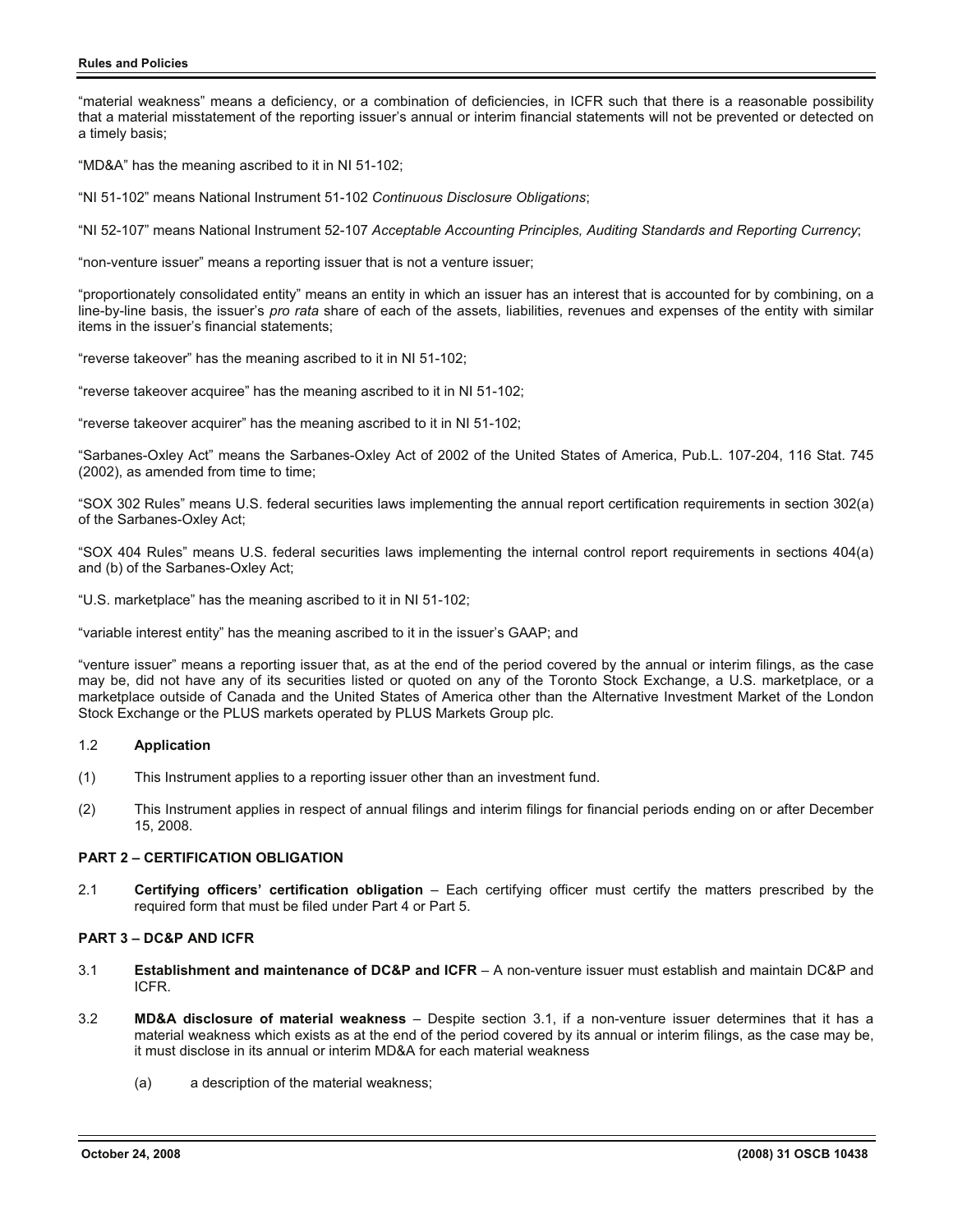- (b) the impact of the material weakness on the issuer's financial reporting and its ICFR; and
- (c) the issuer's current plans, if any, or any actions already undertaken, for remediating the material weakness.

## 3.3 **Limitations on scope of design**

- (1) Despite section 3.1, a non-venture issuer may limit its design of DC&P or ICFR to exclude controls, policies and procedures of
	- (a) subject to subsection (3), a proportionately consolidated entity or a variable interest entity in which the issuer has an interest; or
	- (b) subject to subsection (4), a business that the issuer acquired not more than 365 days before the end of the financial period to which the certificate relates.
- (2) An issuer that limits its design of DC&P or ICFR under subsection (1) must disclose in its MD&A
	- (a) the limitation; and
	- (b) summary financial information about the proportionately consolidated entity, variable interest entity or business that the issuer acquired that has been proportionately consolidated or consolidated in the issuer's financial statements.
- (3) An issuer must not limit its design of DC&P or ICFR under paragraph (1)(a) except where the certifying officers would not have a reasonable basis for making the representations in the annual or interim certificates because they do not have sufficient access to a proportionately consolidated entity or variable interest entity, as applicable, to design and evaluate controls, policies and procedures carried out by that entity.
- (4) An issuer must not limit its design of DC&P or ICFR under paragraph (1)(b) except in the case of
	- (a) an annual certificate relating to the financial year in which the issuer acquired the business; and
	- (b) an interim certificate relating to the first, second or third interim period ending on or after the date the issuer acquired the business.

#### 3.4 **Use of a control framework for the design of ICFR**

- (1) A non-venture issuer must use a control framework to design the issuer's ICFR.
- (2) If a venture issuer files a Form 52-109F1 or Form 52-109F2 for a financial period, the venture issuer must use a control framework to design the issuer's ICFR.

#### **PART 4 – CERTIFICATION OF ANNUAL FILINGS**

### 4.1 **Requirement to file**

- (1) A reporting issuer must file a separate annual certificate in the wording prescribed by the required form
	- (a) for each individual who, at the time of filing the annual certificate, is a certifying officer; and
	- (b) signed by the certifying officer.
- (2) A reporting issuer must file a certificate required under subsection (1) on the later of the dates on which it files the following:
	- (a) its AIF if it is required to file an AIF under NI 51-102; or
	- (b) its annual financial statements and annual MD&A.
- (3) If a venture issuer voluntarily files an AIF for a financial year after it has filed its annual financial statements, annual MD&A and annual certificates for the financial year, the venture issuer must file on the same date that it files its AIF a separate annual certificate in the wording prescribed by the required form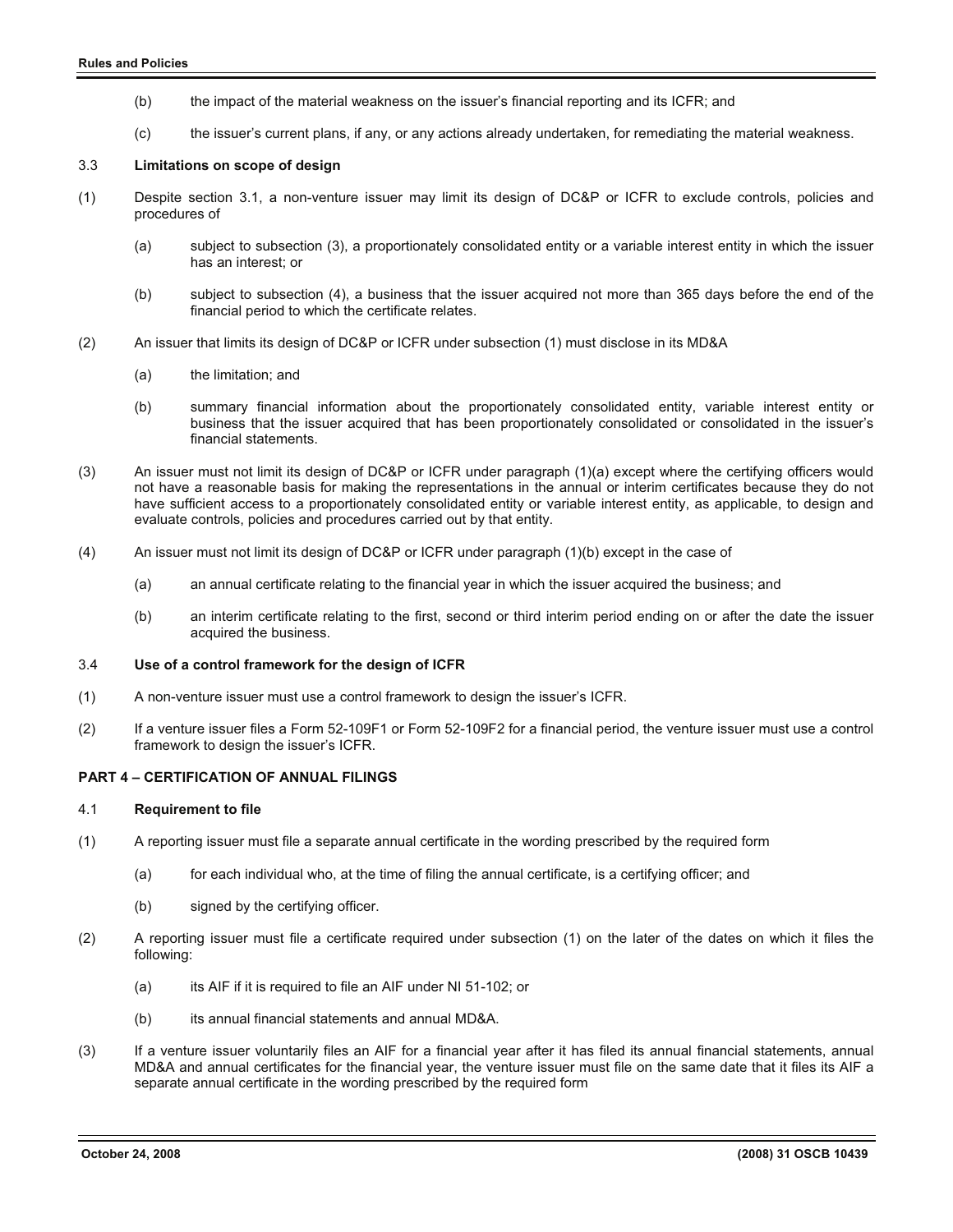- (a) for each individual who, at the time of filing the annual certificate, is a certifying officer; and
- (b) signed by the certifying officer.
- (4) A reporting issuer must file a certificate required under subsection (1) or (3) separately from the documents to which the certificate relates.

## 4.2 **Required form of annual certificate**

- (1) The required form of annual certificate under subsection 4.1(1) is
	- (a) Form 52-109F1, in the case of an issuer that is a non-venture issuer; and
	- (b) Form 52-109FV1, in the case of an issuer that is a venture issuer.
- (2) Despite subsection (1)(b), a venture issuer may file Form 52-109F1 in the wording prescribed by that Form instead of Form 52-109FV1 for a financial year.
- (3) The required form of annual certificate under subsection 4.1(3) is Form 52-109F1 AIF.
- 4.3 **Alternative form of annual certificate for first financial period after initial public offering** Despite subsection 4.2(1), an issuer may file an annual certificate in Form 52-109F1 – IPO/RTO for the first financial year that ends after the issuer becomes a reporting issuer if
	- (a) the issuer becomes a reporting issuer by filing a prospectus; and
	- (b) the first financial period that ends after the issuer becomes a reporting issuer is a financial year.
- 4.4 **Alternative form of annual certificate for first financial period after certain reverse takeovers** Despite subsection 4.2(1), an issuer may file an annual certificate in Form 52-109F1 – IPO/RTO for the first financial year that ends after the completion of a reverse takeover if
	- (a) the issuer is the reverse takeover acquiree in the reverse takeover;
	- (b) the reverse takeover acquirer was not a reporting issuer immediately before the reverse takeover; and
	- (c) the first financial period that ends after the completion of the reverse takeover is a financial year.
- 4.5 **Alternative form of annual certificate for first financial period after becoming a non-venture issuer** Despite subsection 4.2(1), an issuer may file an annual certificate in Form 52-109F1 – IPO/RTO for the first financial year that ends after the issuer becomes a non-venture issuer if the first financial period that ends after the issuer becomes a non-venture issuer is a financial year.
- 4.6 **Exception for new reporting issuers** Despite section 4.1, a reporting issuer does not have to file an annual certificate relating to
	- (a) the annual financial statements required under section 4.7 of NI 51-102 for financial years that ended before the issuer became a reporting issuer; or
	- (b) the annual financial statements for a reverse takeover acquirer required under section 4.10 of NI 51-102 for financial years that ended before the completion of the reverse takeover.

# **PART 5 - CERTIFICATION OF INTERIM FILINGS**

#### 5.1 **Requirement to file**

- (1) A reporting issuer must file a separate interim certificate in the wording prescribed by the required form
	- (a) for each individual who, at the time of filing the interim certificate, is a certifying officer; and
	- (b) signed by the certifying officer.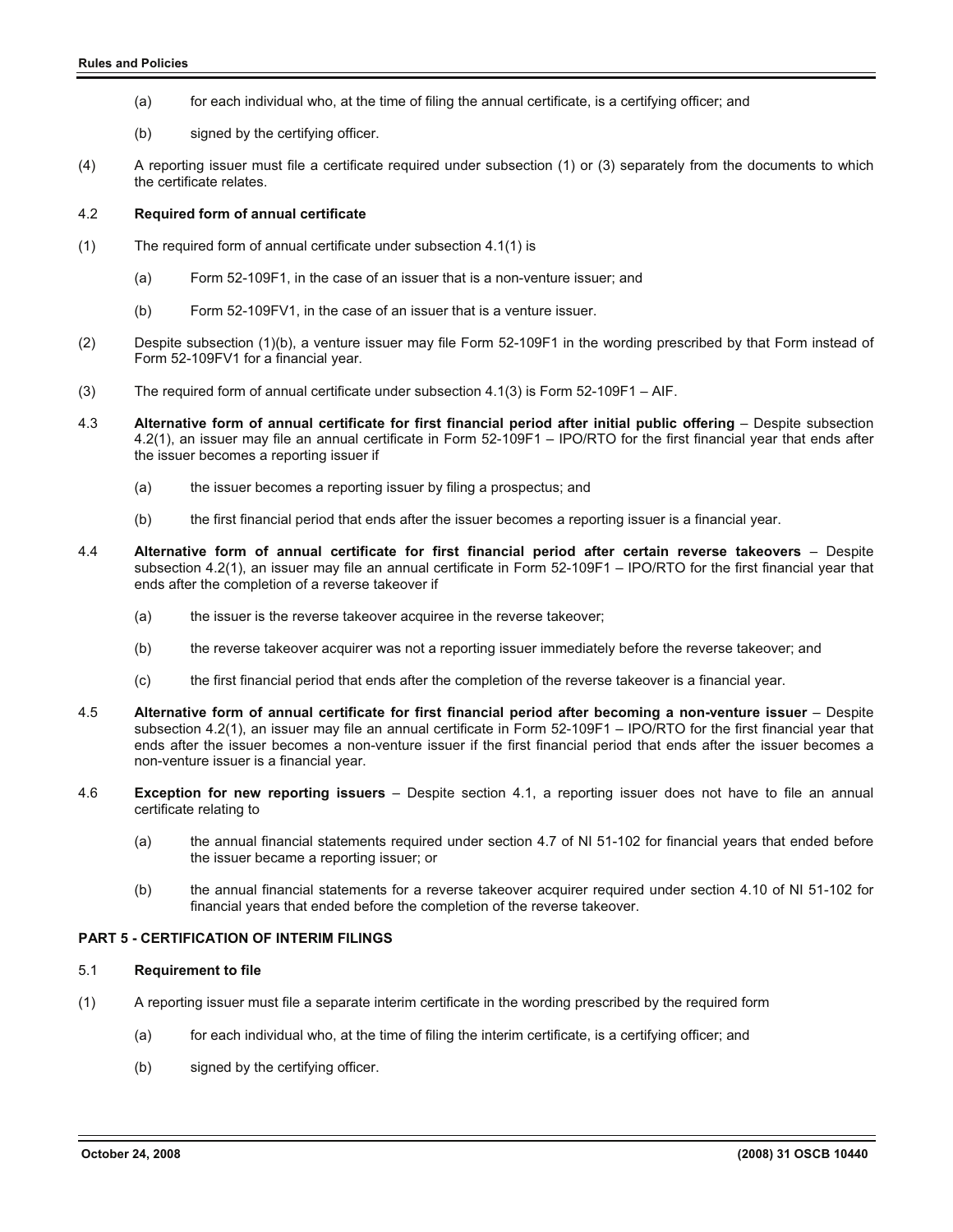- (2) A reporting issuer must file a certificate required under subsection (1) on the same date that the issuer files its interim filings.
- (3) A reporting issuer must file a certificate required under subsection (1) separately from the documents to which the certificate relates.

### 5.2 **Required form of interim certificate**

- (1) The required form of interim certificate under subsection 5.1(1) is
	- (a) Form 52-109F2, in the case of an issuer that is a non-venture issuer; and
	- (b) Form 52-109FV2, in the case of an issuer that is a venture issuer.
- (2) Despite subsection (1)(b), a venture issuer may file Form 52-109F2 in the wording prescribed by that Form instead of Form 52-109FV2 for an interim period.
- 5.3 **Alternative form of interim certificate for first financial period after initial public offering** Despite subsection 5.2(1), an issuer may file an interim certificate in Form 52-109F2 – IPO/RTO for the first interim period that ends after the issuer becomes a reporting issuer if
	- (a) the issuer becomes a reporting issuer by filing a prospectus; and
	- (b) the first financial period that ends after the issuer becomes a reporting issuer is an interim period.
- 5.4 **Alternative form of interim certificate for first financial period after certain reverse takeovers** Despite subsection 5.2(1), an issuer may file an interim certificate in Form 52-109F2 – IPO/RTO for the first interim period that ends after the completion of a reverse takeover if
	- (a) the issuer is the reverse takeover acquiree in the reverse takeover;
	- (b) the reverse takeover acquirer was not a reporting issuer immediately before the reverse takeover; and
	- (c) the first financial period that ends after the completion of the reverse takeover is an interim period.
- 5.5 **Alternative form of interim certificate for first financial period after becoming a non-venture issuer** Despite subsection 5.2(1), an issuer may file an interim certificate in Form 52-109F2 – IPO/RTO for the first interim period that ends after the issuer becomes a non-venture issuer if the first financial period that ends after the issuer becomes a non-venture issuer is an interim period.
- 5.6 **Exception for new reporting issuers** Despite section 5.1, a reporting issuer does not have to file an interim certificate relating to
	- (a) the interim financial statements required under section 4.7 of NI 51-102 for interim periods that ended before the issuer became a reporting issuer; or
	- (b) the interim financial statements for a reverse takeover acquirer required under section 4.10 of NI 51-102 for interim periods that ended before the completion of the reverse takeover.

## **PART 6 – REFILED FINANCIAL STATEMENTS, MD&A OR AIF**

- 6.1 **Refiled annual financial statements, annual MD&A or AIF** If an issuer refiles its annual financial statements, annual MD&A or AIF for a financial year, it must file separate annual certificates for that financial year in Form 52- 109F1R on the date that it refiles the annual financial statements, annual MD&A or AIF, as the case may be.
- 6.2 **Refiled interim financial statements or interim MD&A** If an issuer refiles its interim financial statements or interim MD&A for an interim period, it must file separate interim certificates for that interim period in Form 52-109F2R on the date that it refiles the interim financial statements or interim MD&A, as the case may be.

# **PART 7 – GENERAL REQUIREMENTS FOR CERTIFICATES**

7.1 **Dating of certificates** – A certifying officer must date a certificate filed under this Instrument the same date the certificate is filed.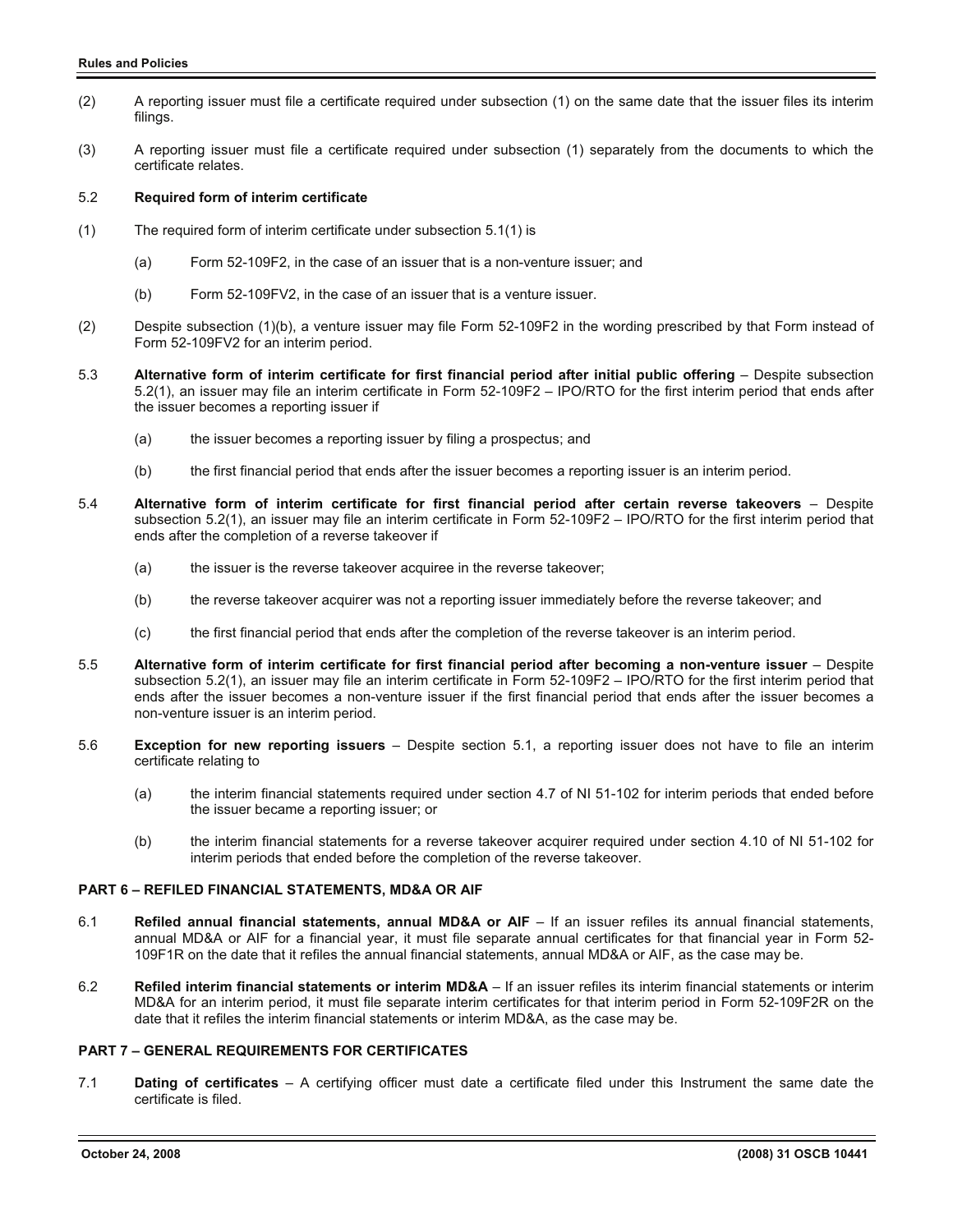# 7.2 **French or English**

- (1) A certificate filed by an issuer under this Instrument must be in French or in English.
- (2) In Québec, an issuer must comply with linguistic obligations and rights prescribed by Québec law.

## **PART 8 – EXEMPTIONS**

#### 8.1 **Exemption from annual requirements for issuers that comply with U.S. laws**

- (1) Subject to subsection (2), Parts 2, 3, 4, 6 and 7 do not apply to an issuer for a financial year if
	- (a) the issuer is in compliance with the SOX 302 Rules and the issuer files signed certificates relating to its annual report under the 1934 Act separately, but concurrently, and as soon as practicable after they are filed with or furnished to the SEC; and
	- (b) the issuer is in compliance with the SOX 404 Rules, and the issuer files management's annual report on internal control over financial reporting and the attestation report on management's assessment of internal control over financial reporting included in the issuer's annual report under the 1934 Act for the financial year, if applicable, as soon as practicable after they are filed with or furnished to the SEC.
- (2) Despite subsection (1), Parts 2, 3, 4, 6 and 7 apply to an issuer for a financial year if the issuer's annual financial statements, annual MD&A or AIF, that together comprise the issuer's annual filings, differ from the annual financial statements, annual MD&A or AIF filed with or furnished to the SEC, or included as exhibits to other documents filed with or furnished to the SEC, and certified in compliance with the SOX 302 Rules.

#### 8.2 **Exemption from interim requirements for issuers that comply with U.S. laws**

- (1) Subject to subsection (3), Parts 2, 3, 5, 6 and 7 do not apply to an issuer for an interim period if the issuer is in compliance with the SOX 302 Rules and the issuer files signed certificates relating to its quarterly report under the 1934 Act for the quarter separately, but concurrently, and as soon as practicable after they are filed with or furnished to the SEC.
- (2) Subject to subsection (3), Parts 2, 3, 5, 6 and 7 do not apply to an issuer for an interim period if
	- (a) the issuer files with or furnishes to the SEC a report on Form 6-K containing the issuer's quarterly financial statements and MD&A;
	- (b) the Form 6-K is accompanied by signed certificates that are filed with or furnished to the SEC in the same form required by the SOX 302 Rules; and
	- (c) the issuer files signed certificates relating to the quarterly report filed or furnished under cover of the Form 6-K as soon as practicable after they are filed with or furnished to the SEC.
- (3) Despite subsections (1) and (2), Parts 2, 3, 5, 6 and 7 apply to an issuer for an interim period if the issuer's interim financial statements or interim MD&A, that together comprise the issuer's interim filings, differ from the interim financial statements or interim MD&A filed with or furnished to the SEC, or included as exhibits to other documents filed with or furnished to the SEC, and certified in compliance with the SOX 302 Rules.
- 8.3 **Exemption for certain foreign issuers** This Instrument does not apply to an issuer if it qualifies under, and is in compliance with, sections 5.4 and 5.5 of National Instrument 71-102 *Continuous Disclosure and Other Exemptions Relating to Foreign Issuers*.
- 8.4 **Exemption for certain exchangeable security issuers** This Instrument does not apply to an issuer if it qualifies under, and is in compliance with, subsection 13.3(2) of NI 51-102.
- 8.5 **Exemption for certain credit support issuers** This Instrument does not apply to an issuer if it qualifies under, and is in compliance with, subsection 13.4(2) of NI 51-102.

## 8.6 **General exemption**

(1) The regulator or securities regulatory authority may grant an exemption from this Instrument, in whole or in part, subject to such conditions or restrictions as may be imposed in the exemption.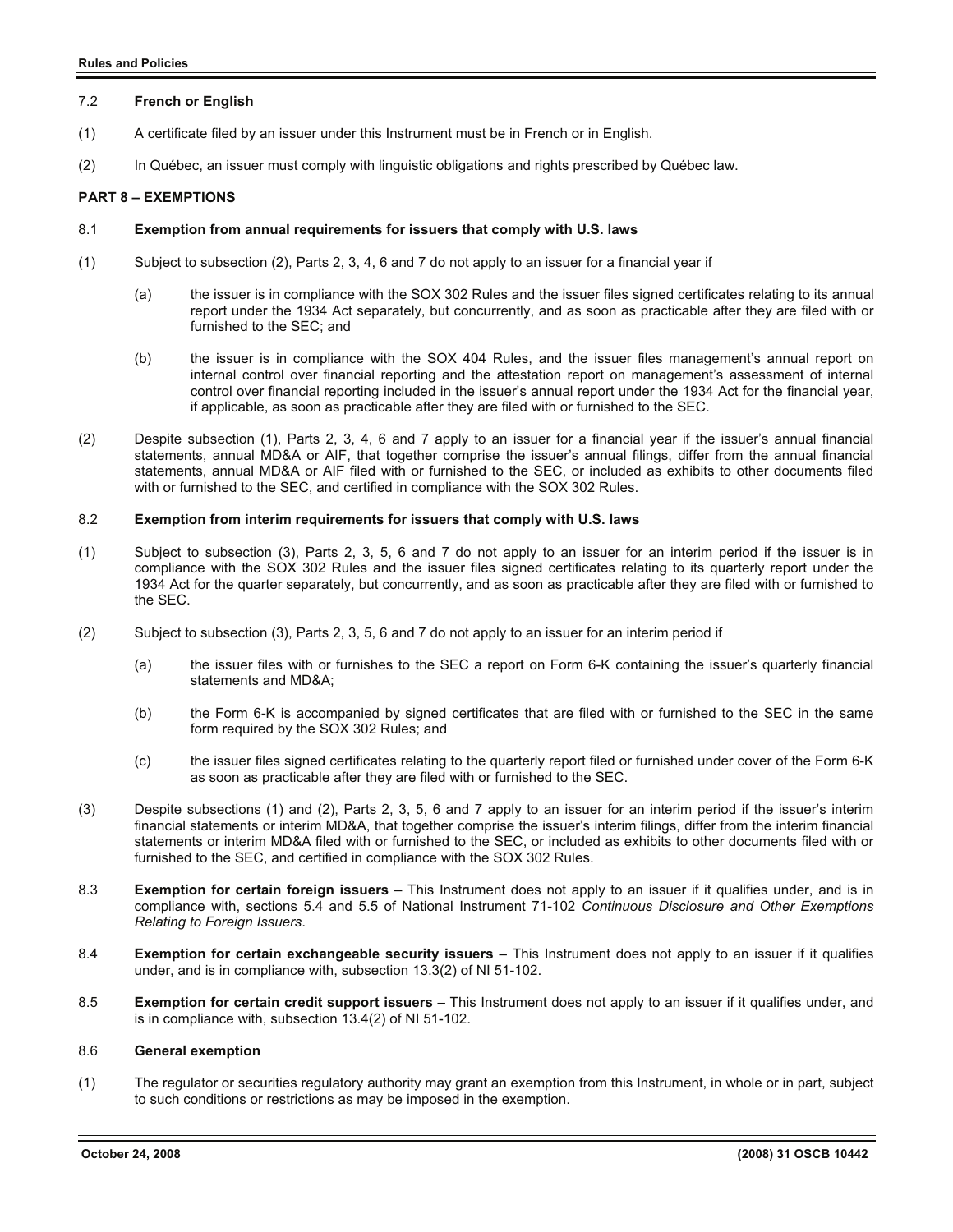- (2) Despite subsection (1), in Ontario only the regulator may grant such an exemption.
- (3) Except in Ontario, an exemption referred to in subsection (1) is granted under the statute referred to in Appendix B of National Instrument 14-101 *Definitions* opposite the name of the local jurisdiction.

# **PART 9 – EFFECTIVE DATE AND REPEAL**

9.1 **Effective date** – This Instrument comes into force on December 15, 2008.

9.2 **Repeal** – Multilateral Instrument 52-109 *Certification of Disclosure in Issuers' Annual and Interim Filings*, which came into force on

- (a) March 30, 2004, in all jurisdictions other than British Columbia, New Brunswick and Québec,
- (b) June 30, 2005, in Québec,
- (c) July 28, 2005, in New Brunswick, and
- (d) September 19, 2005 in British Columbia,

is repealed.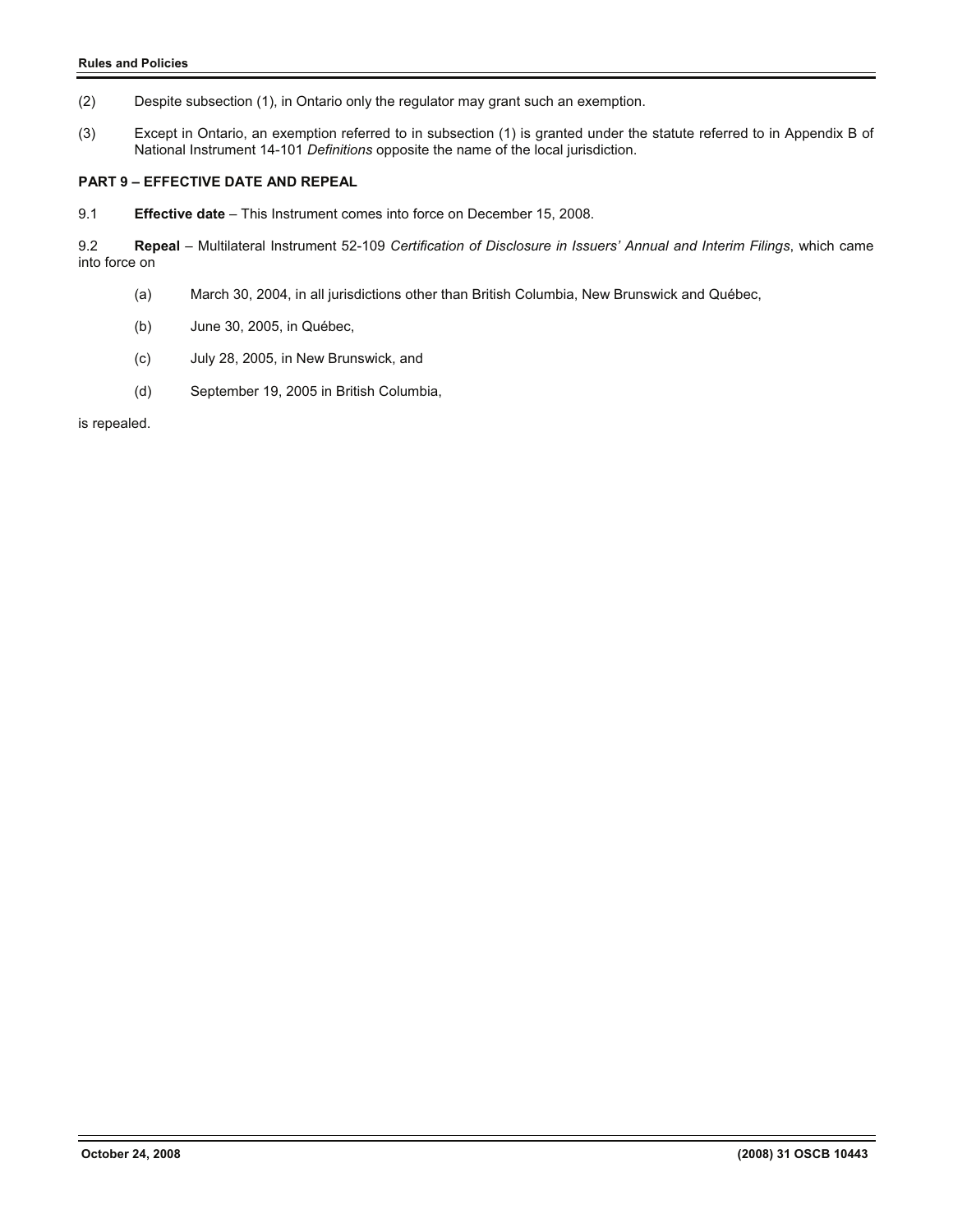## **FORM 52-109F1 CERTIFICATION OF ANNUAL FILINGS FULL CERTIFICATE**

I, *<identify (i) the certifying officer, (ii) his or her position at the issuer, (iii) the name of the issuer and (iv) if the certifying officer's title is not "chief executive officer" or "chief financial officer", indicate in which of these capacities the certifying officer is providing the certificate>*, certify the following:

- 1. *Review:* I have reviewed the AIF, if any, annual financial statements and annual MD&A, including, for greater certainty, all documents and information that are incorporated by reference in the AIF (together, the "annual filings") of *<identify issuer>* (the "issuer") for the financial year ended *<state the relevant date>*.
- 2. *No misrepresentations:* Based on my knowledge, having exercised reasonable diligence, the annual filings do not contain any untrue statement of a material fact or omit to state a material fact required to be stated or that is necessary to make a statement not misleading in light of the circumstances under which it was made, for the period covered by the annual filings.
- 3. *Fair presentation:* Based on my knowledge, having exercised reasonable diligence, the annual financial statements together with the other financial information included in the annual filings fairly present in all material respects the financial condition, results of operations and cash flows of the issuer, as of the date of and for the periods presented in the annual filings.
- 4. *Responsibility:* The issuer's other certifying officer(s) and I are responsible for establishing and maintaining disclosure controls and procedures (DC&P) and internal control over financial reporting (ICFR), as those terms are defined in National Instrument 52-109 *Certification of Disclosure in Issuers' Annual and Interim Filings*, for the issuer.
- 5. *Design:* Subject to the limitations, if any, described in paragraphs 5.2 and 5.3, the issuer's other certifying officer(s) and I have, as at the financial year end
	- (a) designed DC&P, or caused it to be designed under our supervision, to provide reasonable assurance that
		- (i) material information relating to the issuer is made known to us by others, particularly during the period in which the annual filings are being prepared; and
		- (ii) information required to be disclosed by the issuer in its annual filings, interim filings or other reports filed or submitted by it under securities legislation is recorded, processed, summarized and reported within the time periods specified in securities legislation; and
	- (b) designed ICFR, or caused it to be designed under our supervision, to provide reasonable assurance regarding the reliability of financial reporting and the preparation of financial statements for external purposes in accordance with the issuer's GAAP.
- 5.1 *Control framework:* The control framework the issuer's other certifying officer(s) and I used to design the issuer's ICFR is *<insert the name of the control framework used>* .

*<insert paragraph 5.2 or 5.3 if applicable. If paragraph 5.2 or 5.3 is not applicable, insert "5.2 N/A" or "5.3 N/A" as applicable. For paragraph 5.3, include (a)(i), (a)(ii) or (a)(iii) as applicable, and subparagraph (b).>* 

- 5.2 *ICFR material weakness relating to design:* The issuer has disclosed in its annual MD&A for each material weakness relating to design existing at the financial year end
	- (a) a description of the material weakness;
	- (b) the impact of the material weakness on the issuer's financial reporting and its ICFR; and
	- (c) the issuer's current plans, if any, or any actions already undertaken, for remediating the material weakness.
- 5.3 *Limitation on scope of design:* The issuer has disclosed in its annual MD&A
	- (a) the fact that the issuer's other certifying officer(s) and I have limited the scope of our design of DC&P and ICFR to exclude controls, policies and procedures of
		- (i) a proportionately consolidated entity in which the issuer has an interest;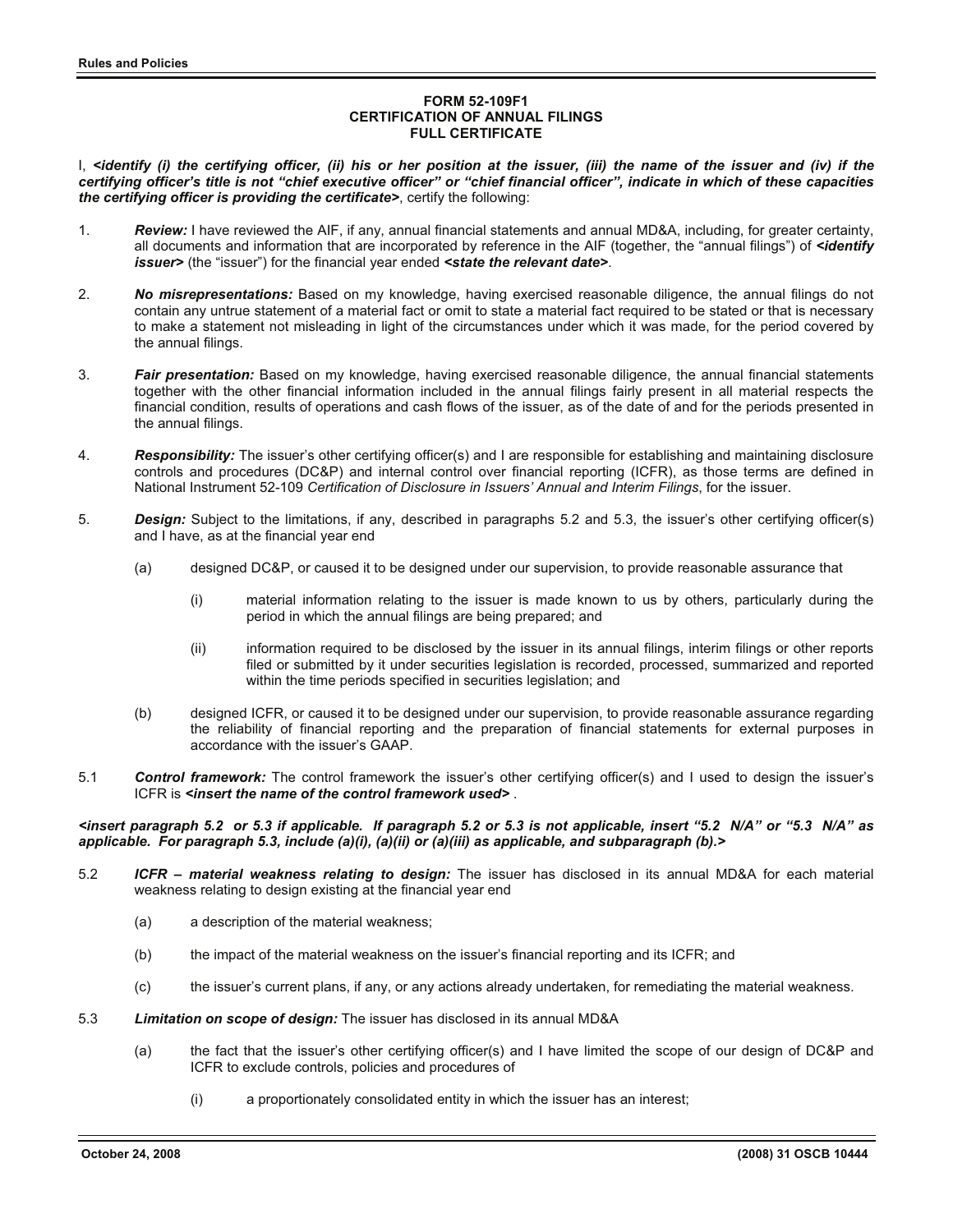- (ii) a variable interest entity in which the issuer has an interest; or
- (iii) a business that the issuer acquired not more than 365 days before the issuer's financial year end; and
- (b) summary financial information about the proportionately consolidated entity, variable interest entity or business that the issuer acquired that has been proportionately consolidated or consolidated in the issuer's financial statements.

## *<insert subparagraph 6(b)(ii) if applicable. If subparagraph 6(b)(ii) is not applicable, insert "(ii) N/A".>*

- 6. *Evaluation:* The issuer's other certifying officer(s) and I have
	- (a) evaluated, or caused to be evaluated under our supervision, the effectiveness of the issuer's DC&P at the financial year end and the issuer has disclosed in its annual MD&A our conclusions about the effectiveness of DC&P at the financial year end based on that evaluation; and
	- (b) evaluated, or caused to be evaluated under our supervision, the effectiveness of the issuer's ICFR at the financial year end and the issuer has disclosed in its annual MD&A
		- (i) our conclusions about the effectiveness of ICFR at the financial year end based on that evaluation; and
		- (ii) for each material weakness relating to operation existing at the financial year end
			- (A) a description of the material weakness;
			- (B) the impact of the material weakness on the issuer's financial reporting and its ICFR; and
			- (C) the issuer's current plans, if any, or any actions already undertaken, for remediating the material weakness.
- 7. *Reporting changes in ICFR:* The issuer has disclosed in its annual MD&A any change in the issuer's ICFR that occurred during the period beginning on *<insert the date immediately following the end of the period in respect of which the issuer made its most recent interim or annual filing, as applicable>* and ended on *<insert the last day of the financial year>* that has materially affected, or is reasonably likely to materially affect, the issuer's ICFR.
- 8. *Reporting to the issuer's auditors and board of directors or audit committee:* The issuer's other certifying officer(s) and I have disclosed, based on our most recent evaluation of ICFR, to the issuer's auditors, and the board of directors or the audit committee of the board of directors any fraud that involves management or other employees who have a significant role in the issuer's ICFR.

#### Date: *<insert date of filing>*

 $\overline{\phantom{a}}$  , where  $\overline{\phantom{a}}$  , where  $\overline{\phantom{a}}$  , where  $\overline{\phantom{a}}$ **[Signature]** [Title]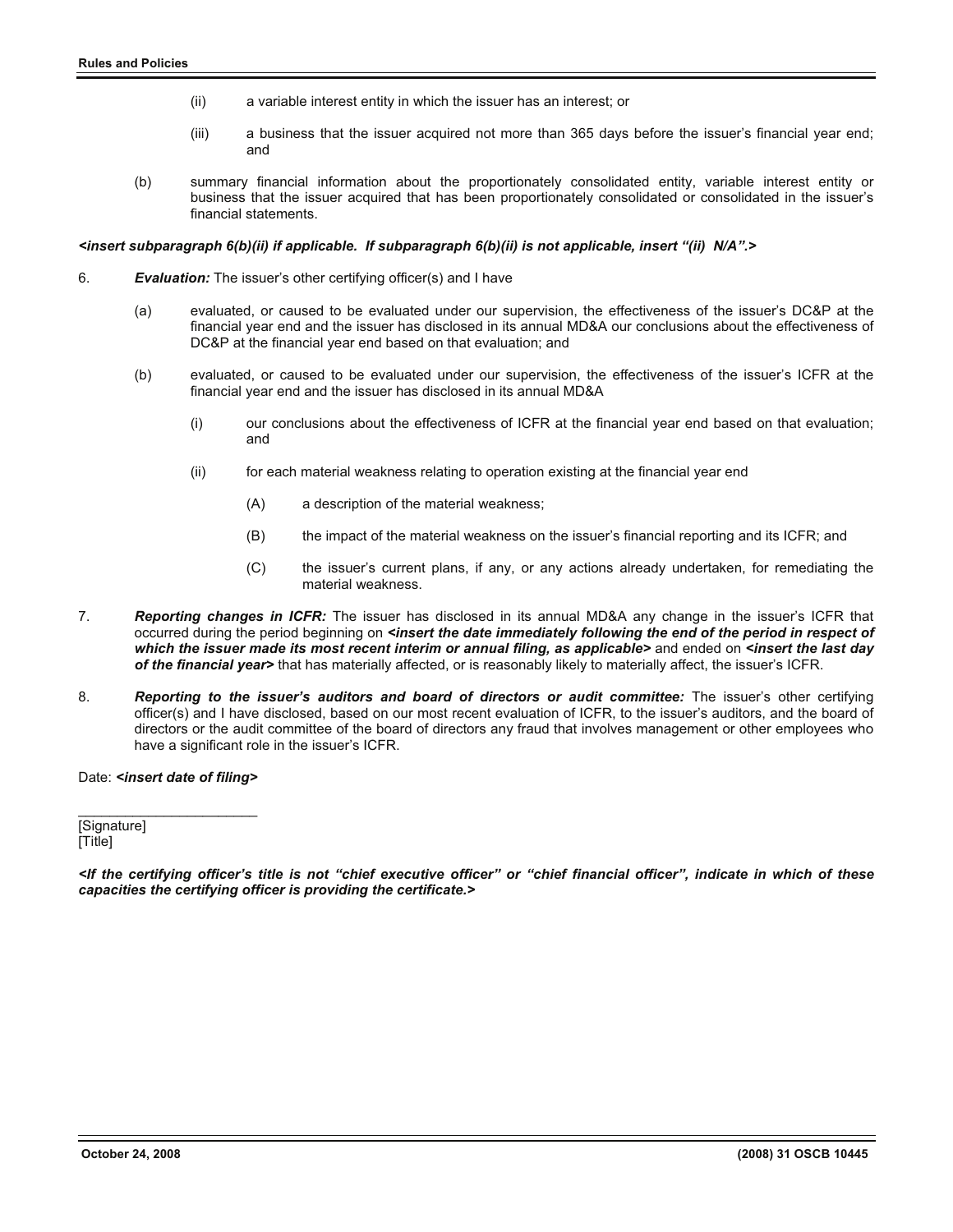## **FORM 52-109FV1 CERTIFICATION OF ANNUAL FILINGS VENTURE ISSUER BASIC CERTIFICATE**

I, *<identify (i) the certifying officer, (ii) his or her position at the issuer, (iii) the name of the issuer and (iv) if the certifying officer's title is not "chief executive officer" or "chief financial officer", indicate in which of these capacities the certifying officer is providing the certificate>*, certify the following:

- 1. *Review:* I have reviewed the AIF, if any, annual financial statements and annual MD&A, including, for greater certainty, all documents and information that are incorporated by reference in the AIF (together, the "annual filings") of *<identify issuer>* (the "issuer") for the financial year ended <state the relevant date>.
- 2. *No misrepresentations:* Based on my knowledge, having exercised reasonable diligence, the annual filings do not contain any untrue statement of a material fact or omit to state a material fact required to be stated or that is necessary to make a statement not misleading in light of the circumstances under which it was made, for the period covered by the annual filings.
- 3. *Fair presentation:* Based on my knowledge, having exercised reasonable diligence, the annual financial statements together with the other financial information included in the annual filings fairly present in all material respects the financial condition, results of operations and cash flows of the issuer, as of the date of and for the periods presented in the annual filings.

## Date: *<insert date of filing>*

 $\overline{\phantom{a}}$  , where  $\overline{\phantom{a}}$  , where  $\overline{\phantom{a}}$  , where  $\overline{\phantom{a}}$ 

[Signature] [Title]

*<If the certifying officer's title is not "chief executive officer" or "chief financial officer", indicate in which of these capacities the certifying officer is providing the certificate.>* 

# **NOTE TO READER**

In contrast to the certificate required for non-venture issuers under National Instrument 52-109 *Certification of Disclosure in Issuers' Annual and Interim Filings* (NI 52-109), this Venture Issuer Basic Certificate does not include representations relating to the establishment and maintenance of disclosure controls and procedures (DC&P) and internal control over financial reporting (ICFR), as defined in NI 52-109. In particular, the certifying officers filing this certificate are not making any representations relating to the establishment and maintenance of

- i) controls and other procedures designed to provide reasonable assurance that information required to be disclosed by the issuer in its annual filings, interim filings or other reports filed or submitted under securities legislation is recorded, processed, summarized and reported within the time periods specified in securities legislation; and
- ii) a process to provide reasonable assurance regarding the reliability of financial reporting and the preparation of financial statements for external purposes in accordance with the issuer's GAAP.

The issuer's certifying officers are responsible for ensuring that processes are in place to provide them with sufficient knowledge to support the representations they are making in this certificate. Investors should be aware that inherent limitations on the ability of certifying officers of a venture issuer to design and implement on a cost effective basis DC&P and ICFR as defined in NI 52-109 may result in additional risks to the quality, reliability, transparency and timeliness of interim and annual filings and other reports provided under securities legislation.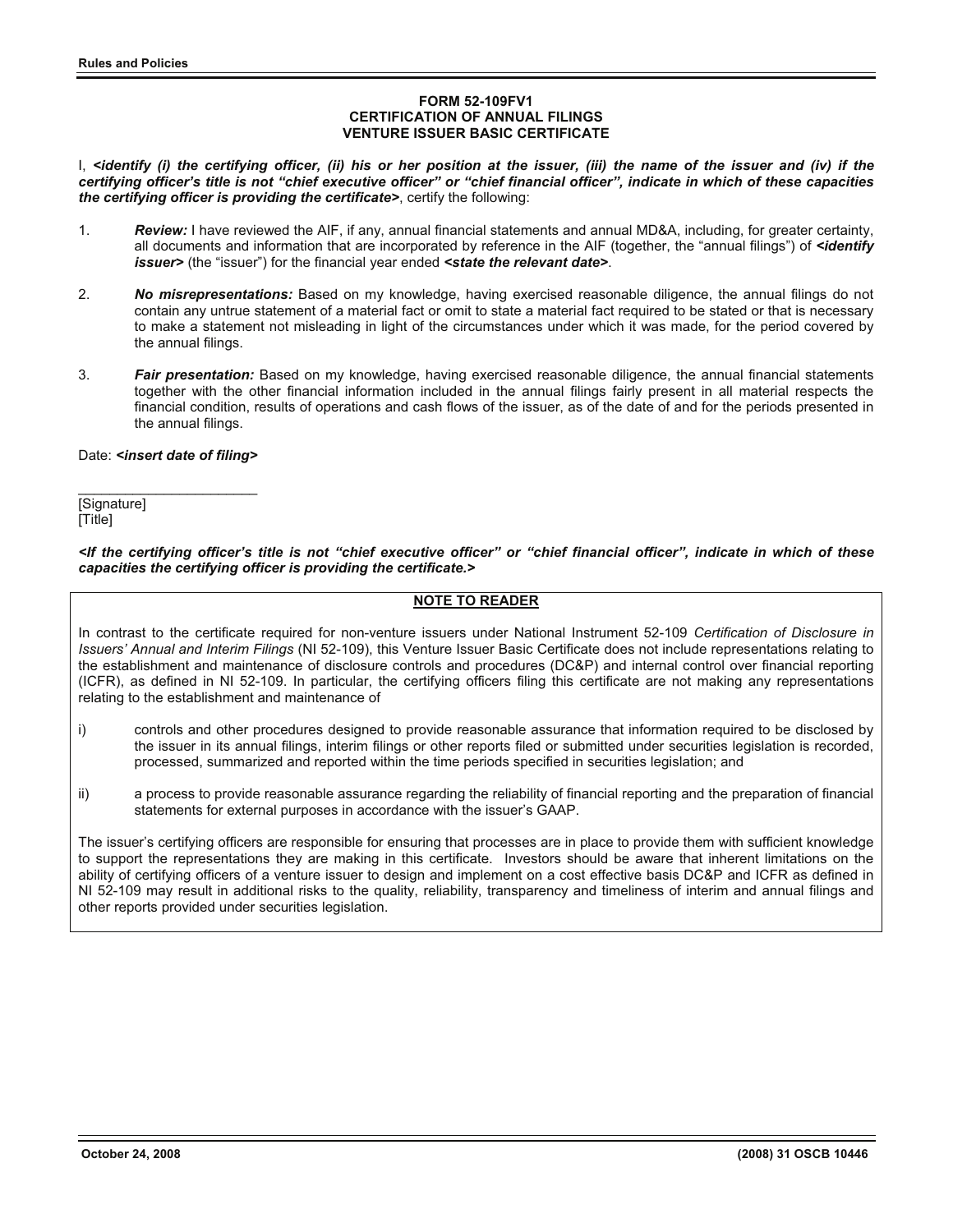## **FORM 52-109F1 – IPO/RTO CERTIFICATION OF ANNUAL FILINGS FOLLOWING AN INITIAL PUBLIC OFFERING, REVERSE TAKEOVER OR BECOMING A NON-VENTURE ISSUER**

I, *<identify (i) the certifying officer, (ii) his or her position at the issuer, (iii) the name of the issuer and (iv) if the certifying officer's title is not "chief executive officer" or "chief financial officer", indicate in which of these capacities the certifying officer is providing the certificate>*, certify the following:

- 1. *Review:* I have reviewed the AIF, if any, annual financial statements and annual MD&A, including, for greater certainty, all documents and information that are incorporated by reference in the AIF (together, the "annual filings") of *<identify issuer>* (the "issuer") for the financial year ended *<state the relevant date>*.
- 2. *No misrepresentations:* Based on my knowledge, having exercised reasonable diligence, the annual filings do not contain any untrue statement of a material fact or omit to state a material fact required to be stated or that is necessary to make a statement not misleading in light of the circumstances under which it was made, for the period covered by the annual filings.
- 3. *Fair presentation:* Based on my knowledge, having exercised reasonable diligence, the annual financial statements together with the other financial information included in the annual filings fairly present in all material respects the financial condition, results of operations and cash flows of the issuer, as of the date of and for the periods presented in the annual filings.

## Date: *<insert date of filing>*

 $\overline{\phantom{a}}$  , where  $\overline{\phantom{a}}$  , where  $\overline{\phantom{a}}$  , where  $\overline{\phantom{a}}$ 

[Signature] [Title]

## *<If the certifying officer's title is not "chief executive officer" or "chief financial officer", indicate in which of these capacities the certifying officer is providing the certificate.>*

# **NOTE TO READER**

In contrast to the usual certificate required for non-venture issuers under National Instrument 52-109 *Certification of Disclosure in Issuers' Annual and Interim Filings* (NI 52-109), namely, Form 52-109F1, this Form 52-109F1 – IPO/RTO does not include representations relating to the establishment and maintenance of disclosure controls and procedures (DC&P) and internal control over financial reporting (ICFR), as defined in NI 52-109. In particular, the certifying officers filing this certificate are not making any representations relating to the establishment and maintenance of

- i) controls and other procedures designed to provide reasonable assurance that information required to be disclosed by the issuer in its annual filings, interim filings or other reports filed or submitted under securities legislation is recorded, processed, summarized and reported within the time periods specified in securities legislation; and
- ii) a process to provide reasonable assurance regarding the reliability of financial reporting and the preparation of financial statements for external purposes in accordance with the issuer's GAAP.

The issuer's certifying officers are responsible for ensuring that processes are in place to provide them with sufficient knowledge to support the representations they are making in this certificate.

Investors should be aware that inherent limitations on the ability of certifying officers of an issuer to design and implement on a cost effective basis DC&P and ICFR as defined in NI 52-109 in the first financial period following

- completion of the issuer's initial public offering in the circumstances described in s. 4.3 of NI 52-109;
- completion of a reverse takeover in the circumstances described in s. 4.4 of NI 52-109; or
- the issuer becoming a non-venture issuer in the circumstances described in s. 4.5 of NI 52-109;

may result in additional risks to the quality, reliability, transparency and timeliness of interim and annual filings and other reports provided under securities legislation.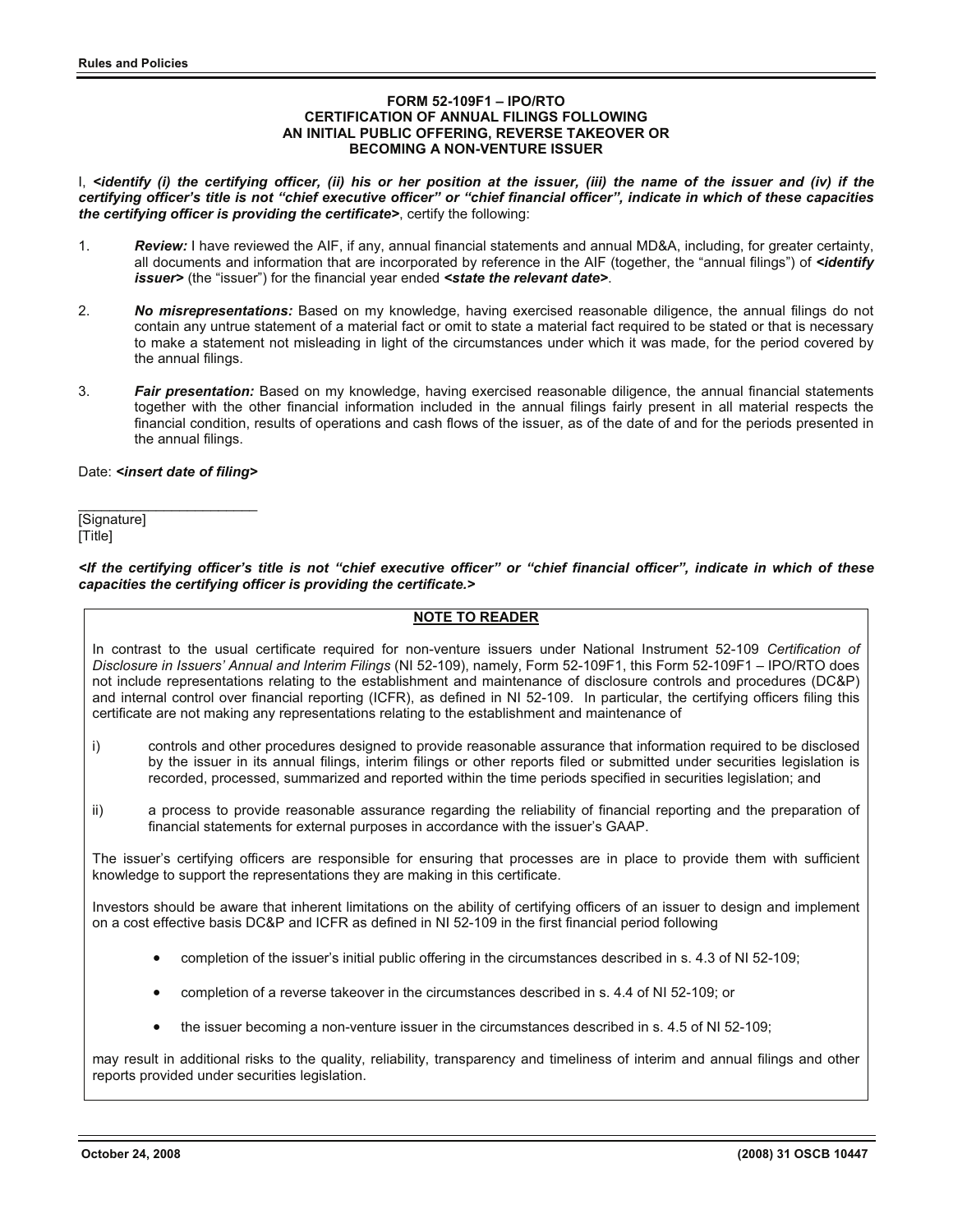# **FORM 52-109F1R CERTIFICATION OF REFILED ANNUAL FILINGS**

This certificate is being filed on the same date that *<identify the issuer>* (the "issuer") has refiled *<identify the filing(s) that have been refiled>*.

I, *<identify (i) the certifying officer, (ii) his or her position at the issuer, (iii) the name of the issuer and (iv) if the certifying officer's title is not "chief executive officer" or "chief financial officer", indicate in which of these capacities the certifying officer is providing the certificate>*, certify the following:

1. *Review:* I have reviewed the AIF, if any, annual financial statements and annual MD&A, including, for greater certainty, all documents and information that are incorporated by reference in the AIF (together, the "annual filings") of the issuer for the financial year ended *<state the relevant date>*.

*<Insert all paragraphs included in the annual certificates originally filed with the annual filings, other than paragraph 1. If the originally filed annual certificates were in Form 52-109FV1 or Form 52-109F1 – IPO/RTO, include the "note to reader" contained in Form 52-109FV1 or Form 52-109F1 – IPO/RTO, as the case may be, in this certificate.>* 

Date: *<insert date of filing>*

 $\overline{\phantom{a}}$  , where  $\overline{\phantom{a}}$  , where  $\overline{\phantom{a}}$  , where  $\overline{\phantom{a}}$ [Signature] [Title]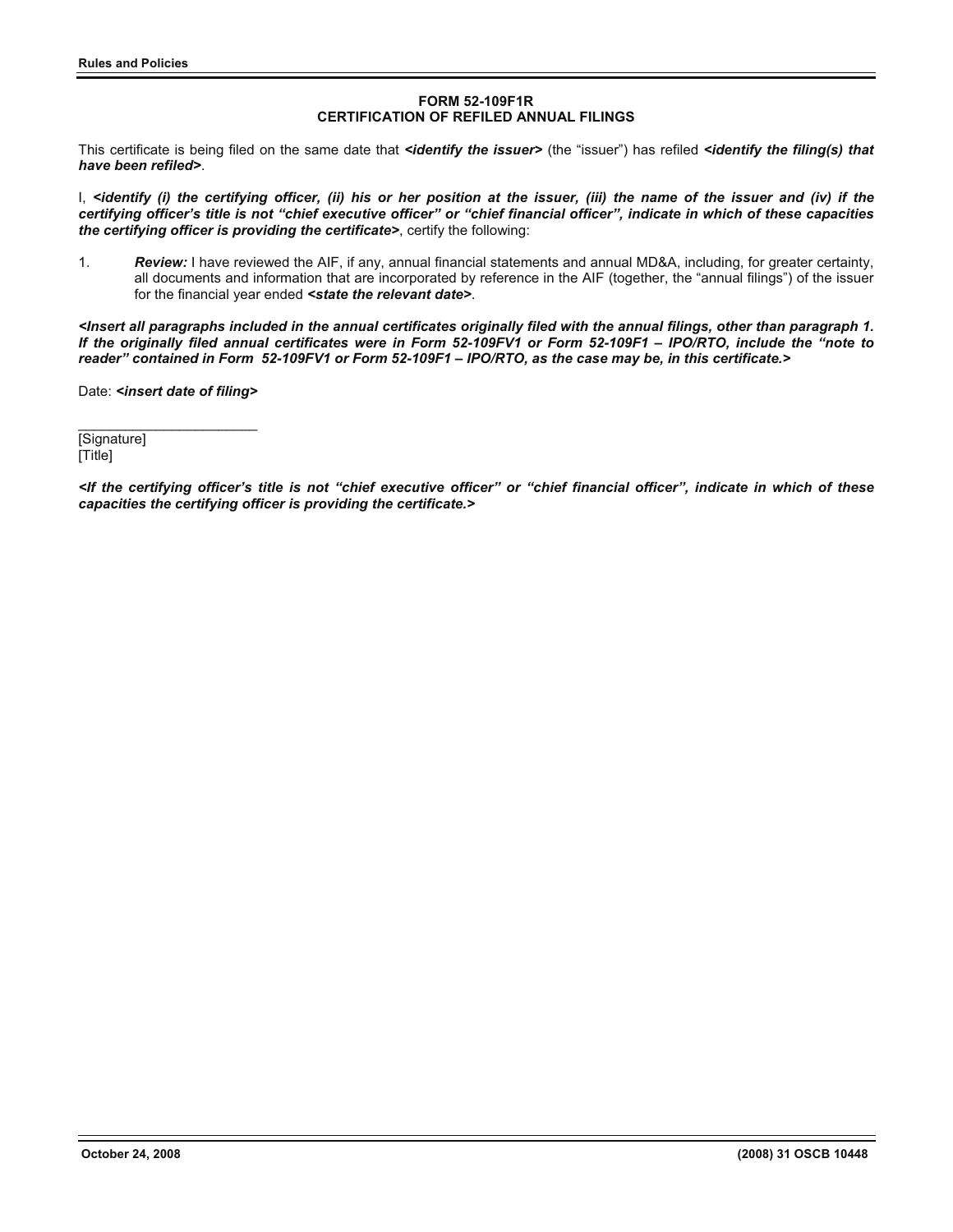## **FORM 52-109F1 – AIF CERTIFICATION OF ANNUAL FILINGS IN CONNECTION WITH VOLUNTARILY FILED AIF**

This certificate is being filed on the same date that *<identify the issuer>* (the "issuer") has voluntarily filed an AIF.

I, *<identify (i) the certifying officer, (ii) his or her position at the issuer, (iii) the name of the issuer and (iv) if the certifying officer's title is not "chief executive officer" or "chief financial officer", indicate in which of these capacities the certifying officer is providing the certificate>*, certify the following:

1. *Review:* I have reviewed the AIF, annual financial statements and annual MD&A, including for greater certainty all documents and information that are incorporated by reference in the AIF (together, the "annual filings") of the issuer for the financial year ended *<state the relevant date>*.

*<Insert all paragraphs included in the annual certificates originally filed with the annual filings, other than paragraph 1. If the originally filed annual certificates were in Form 52-109FV1 or Form 52-109F1 – IPO/RTO, include the "note to reader" contained in Form 52-109FV1 or Form 52-109F1 – IPO/RTO, as the case may be, in this certificate.>* 

Date: *<insert date of filing>*

 $\overline{\phantom{a}}$  , where  $\overline{\phantom{a}}$  , where  $\overline{\phantom{a}}$  , where  $\overline{\phantom{a}}$ [Signature] [Title]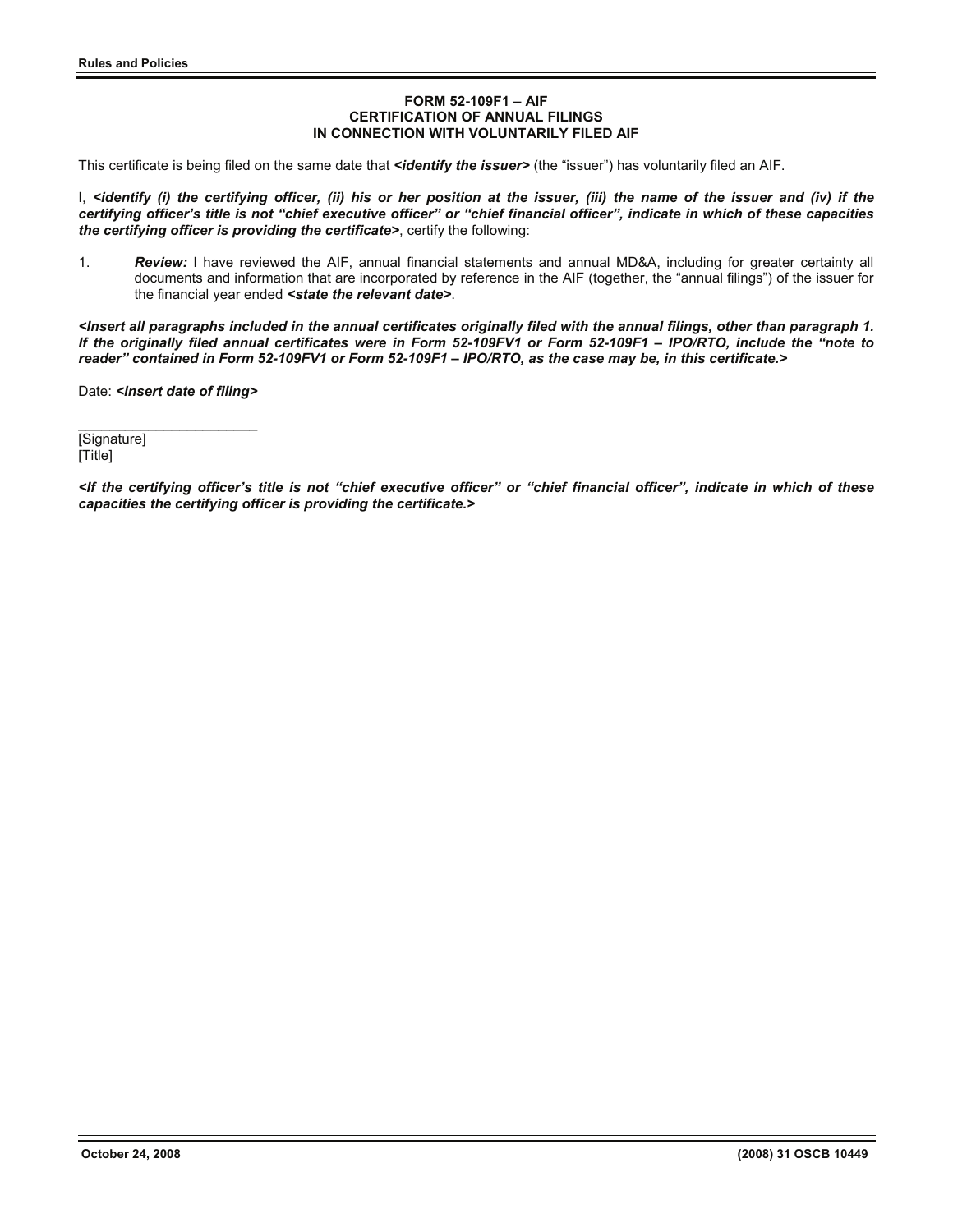## **FORM 52-109F2 CERTIFICATION OF INTERIM FILINGS FULL CERTIFICATE**

I, *<identify (i) the certifying officer, (ii) his or her position at the issuer, (iii) the name of the issuer and (iv) if the certifying officer's title is not "chief executive officer" or "chief financial officer", indicate in which of these capacities the certifying officer is providing the certificate>*, certify the following:

- 1. *Review:* I have reviewed the interim financial statements and interim MD&A (together, the "interim filings") of *<identify the issuer>* (the "issuer") for the interim period ended *<state the relevant date>*.
- 2. *No misrepresentations:* Based on my knowledge, having exercised reasonable diligence, the interim filings do not contain any untrue statement of a material fact or omit to state a material fact required to be stated or that is necessary to make a statement not misleading in light of the circumstances under which it was made, with respect to the period covered by the interim filings.
- 3. *Fair presentation:* Based on my knowledge, having exercised reasonable diligence, the interim financial statements together with the other financial information included in the interim filings fairly present in all material respects the financial condition, results of operations and cash flows of the issuer, as of the date of and for the periods presented in the interim filings.
- 4. *Responsibility:* The issuer's other certifying officer(s) and I are responsible for establishing and maintaining disclosure controls and procedures (DC&P) and internal control over financial reporting (ICFR), as those terms are defined in National Instrument 52-109 *Certification of Disclosure in Issuers' Annual and Interim Filings*, for the issuer.
- 5. *Design:* Subject to the limitations, if any, described in paragraphs 5.2 and 5.3, the issuer's other certifying officer(s) and I have, as at the end of the period covered by the interim filings
	- (a) designed DC&P, or caused it to be designed under our supervision, to provide reasonable assurance that
		- (i) material information relating to the issuer is made known to us by others, particularly during the period in which the interim filings are being prepared; and
		- (ii) information required to be disclosed by the issuer in its annual filings, interim filings or other reports filed or submitted by it under securities legislation is recorded, processed, summarized and reported within the time periods specified in securities legislation; and
	- (b) designed ICFR, or caused it to be designed under our supervision, to provide reasonable assurance regarding the reliability of financial reporting and the preparation of financial statements for external purposes in accordance with the issuer's GAAP.
- 5.1 *Control framework:* The control framework the issuer's other certifying officer(s) and I used to design the issuer's ICFR is *<insert the name of the control framework used>*.

*<insert paragraph 5.2 or 5.3 if applicable. If paragraph 5.2 or 5.3 is not applicable, insert "5.2 N/A" or "5.3 N/A" as applicable. For paragraph 5.3, include (a)(i), (a)(ii) or (a)(iii) as applicable, and subparagraph (b).>* 

- 5.2 *ICFR material weakness relating to design:* The issuer has disclosed in its interim MD&A for each material weakness relating to design existing at the end of the interim period
	- (a) a description of the material weakness;
	- (b) the impact of the material weakness on the issuer's financial reporting and its ICFR; and
	- (c) the issuer's current plans, if any, or any actions already undertaken, for remediating the material weakness.
- 5.3 *Limitation on scope of design:* The issuer has disclosed in its interim MD&A
	- (a) the fact that the issuer's other certifying officer(s) and I have limited the scope of our design of DC&P and ICFR to exclude controls, policies and procedures of
		- (i) a proportionately consolidated entity in which the issuer has an interest;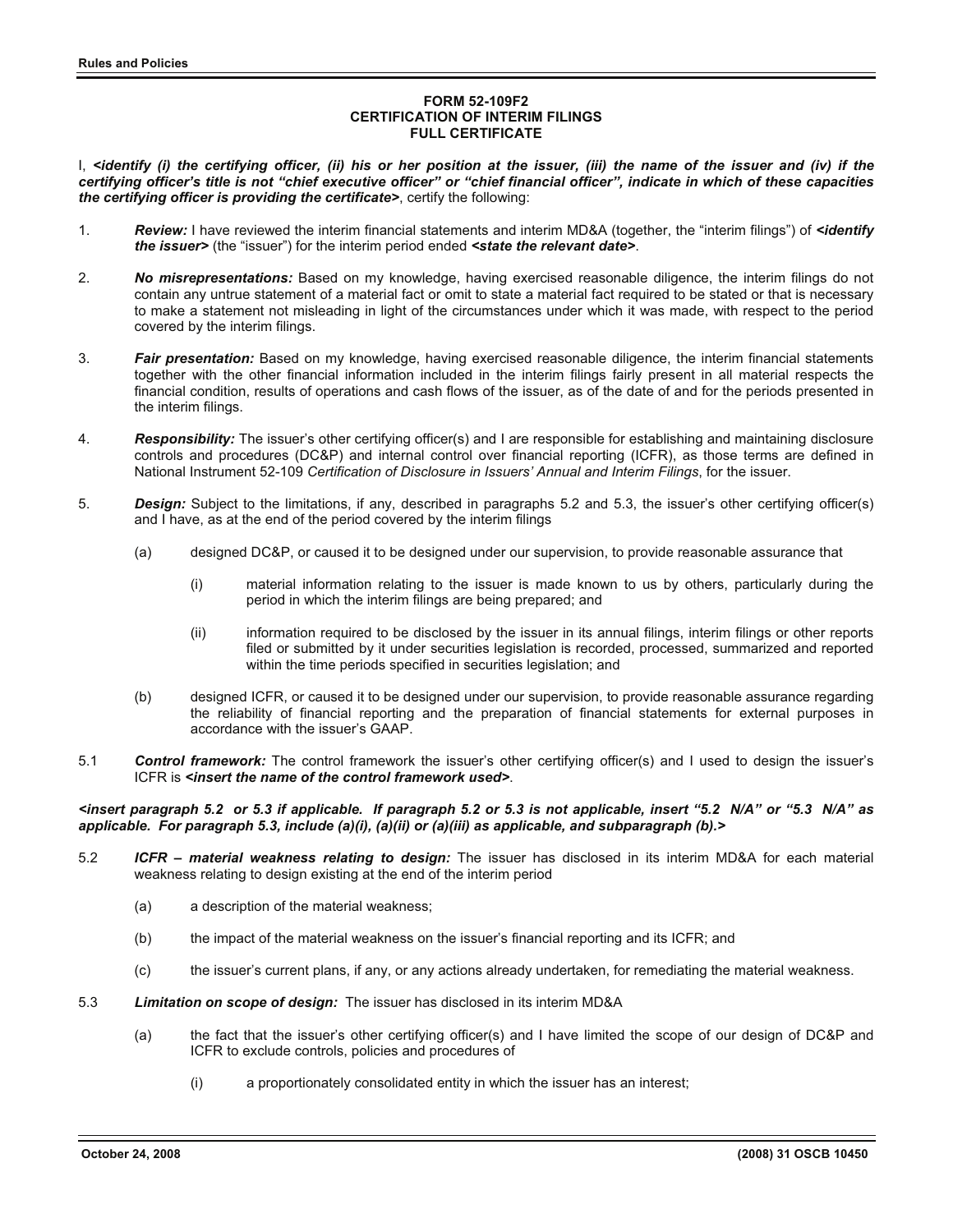- (ii) a variable interest entity in which the issuer has an interest; or
- (iii) a business that the issuer acquired not more than 365 days before the last day of the period covered by the interim filings; and
- (b) summary financial information about the proportionately consolidated entity, variable interest entity or business that the issuer acquired that has been proportionately consolidated or consolidated in the issuer's financial statements.
- 6. *Reporting changes in ICFR:* The issuer has disclosed in its interim MD&A any change in the issuer's ICFR that occurred during the period beginning on *<insert the date immediately following the end of the period in respect of which the issuer made its most recent interim or annual filing, as applicable >* and ended on *<insert the last day of the period covered by the interim filings >* that has materially affected, or is reasonably likely to materially affect, the issuer's ICFR.

Date: *<insert date of filing>*

 $\overline{\phantom{a}}$  , where  $\overline{\phantom{a}}$  , where  $\overline{\phantom{a}}$  , where  $\overline{\phantom{a}}$ [Signature] [Title]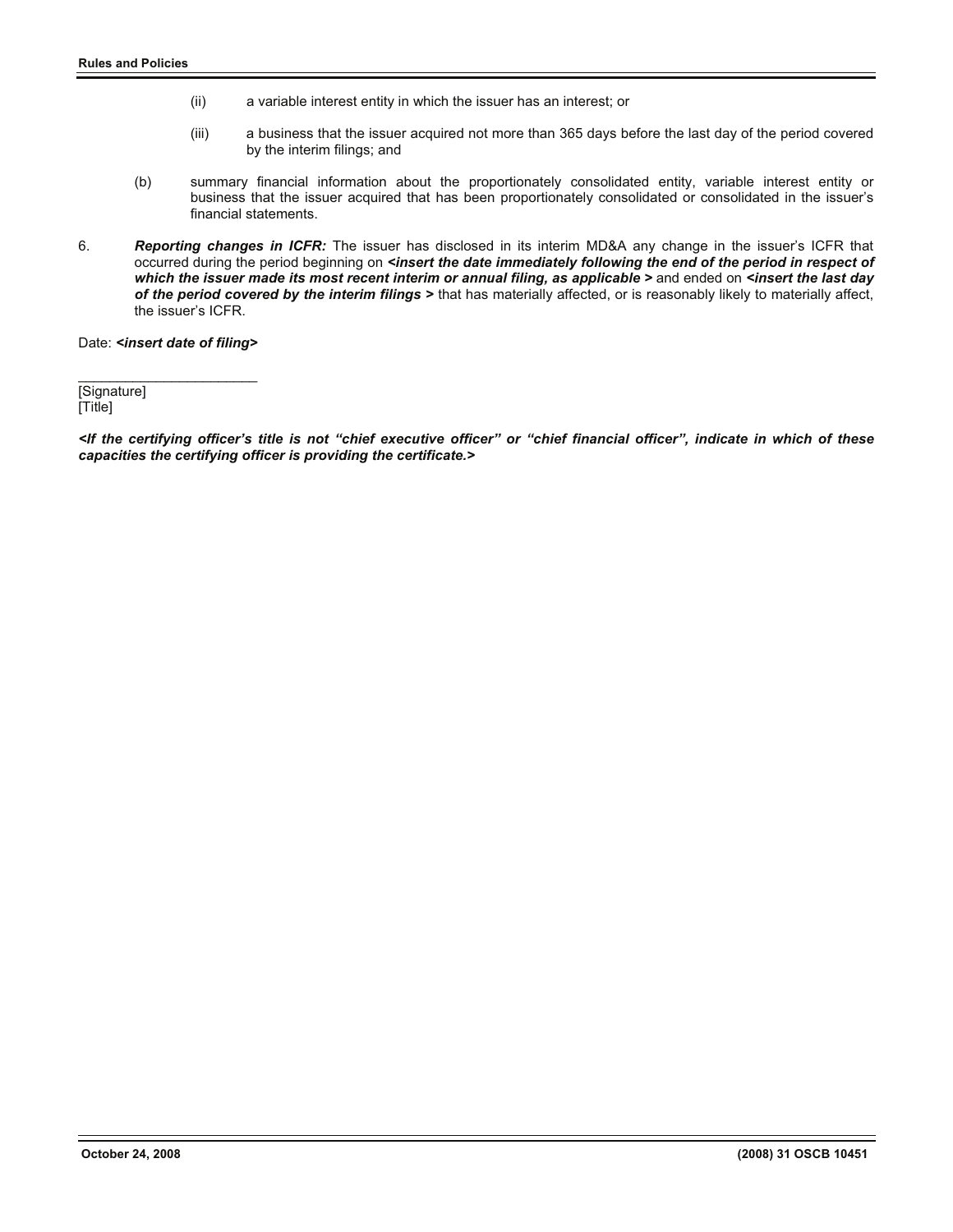## **FORM 52-109FV2 CERTIFICATION OF INTERIM FILINGS VENTURE ISSUER BASIC CERTIFICATE**

I, *<identify (i) the certifying officer, (ii) his or her position at the issuer, (iii) the name of the issuer and (iv) if the certifying officer's title is not "chief executive officer" or "chief financial officer", indicate in which of these capacities the certifying officer is providing the certificate>*, certify the following:

- 1. *Review:* I have reviewed the interim financial statements and interim MD&A (together, the "interim filings") of *<identify the issuer>* (the "issuer") for the interim period ended *<state the relevant date>*.
- 2. *No misrepresentations:* Based on my knowledge, having exercised reasonable diligence, the interim filings do not contain any untrue statement of a material fact or omit to state a material fact required to be stated or that is necessary to make a statement not misleading in light of the circumstances under which it was made, with respect to the period covered by the interim filings.
- 3. *Fair presentation:* Based on my knowledge, having exercised reasonable diligence, the interim financial statements together with the other financial information included in the interim filings fairly present in all material respects the financial condition, results of operations and cash flows of the issuer, as of the date of and for the periods presented in the interim filings.

## Date: *<insert date of filing>*

 $\overline{\phantom{a}}$  , where  $\overline{\phantom{a}}$  , where  $\overline{\phantom{a}}$  , where  $\overline{\phantom{a}}$ [Signature] [Title]

*<If the certifying officer's title is not "chief executive officer" or "chief financial officer", indicate in which of these capacities the certifying officer is providing the certificate.>* 

# **NOTE TO READER**

In contrast to the certificate required for non-venture issuers under National Instrument 52-109 *Certification of Disclosure in Issuers' Annual and Interim Filings* (NI 52-109), this Venture Issuer Basic Certificate does not include representations relating to the establishment and maintenance of disclosure controls and procedures (DC&P) and internal control over financial reporting (ICFR), as defined in NI 52-109. In particular, the certifying officers filing this certificate are not making any representations relating to the establishment and maintenance of

- i) controls and other procedures designed to provide reasonable assurance that information required to be disclosed by the issuer in its annual filings, interim filings or other reports filed or submitted under securities legislation is recorded, processed, summarized and reported within the time periods specified in securities legislation; and
- ii) a process to provide reasonable assurance regarding the reliability of financial reporting and the preparation of financial statements for external purposes in accordance with the issuer's GAAP.

The issuer's certifying officers are responsible for ensuring that processes are in place to provide them with sufficient knowledge to support the representations they are making in this certificate. Investors should be aware that inherent limitations on the ability of certifying officers of a venture issuer to design and implement on a cost effective basis DC&P and ICFR as defined in NI 52-109 may result in additional risks to the quality, reliability, transparency and timeliness of interim and annual filings and other reports provided under securities legislation.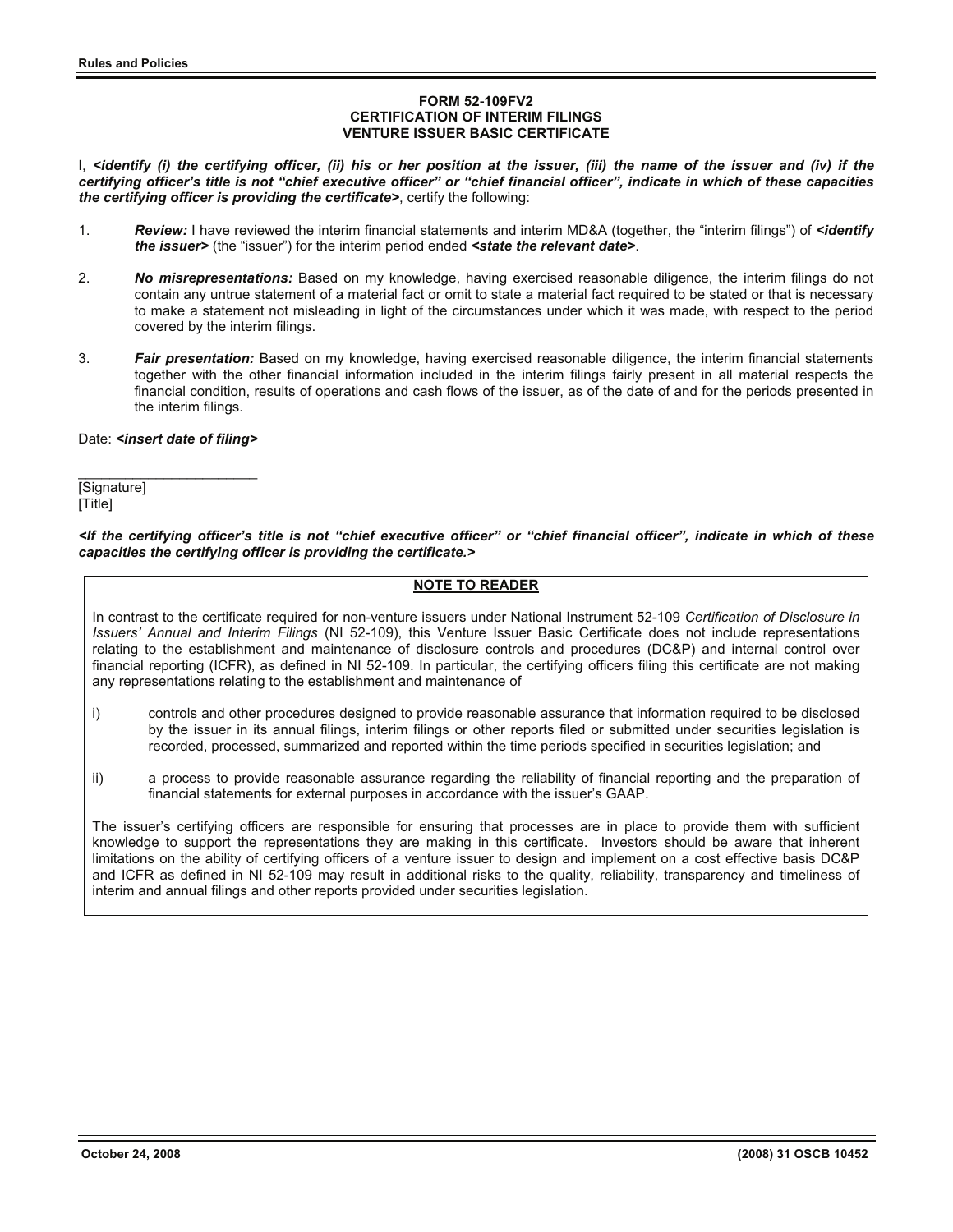## **FORM 52-109F2 – IPO/RTO CERTIFICATION OF INTERIM FILINGS FOLLOWING AN INITIAL PUBLIC OFFERING, REVERSE TAKEOVER OR BECOMING A NON-VENTURE ISSUER**

I, *<identify (i) the certifying officer, (ii) his or her position at the issuer, (iii) the name of the issuer and (iv) if the certifying officer's title is not "chief executive officer" or "chief financial officer", indicate in which of these capacities the certifying officer is providing the certificate>*, certify the following:

- 1. *Review:* I have reviewed the interim financial statements and interim MD&A (together, the "interim filings") of *<identify the issuer>* (the "issuer") for the interim period ended *<state the relevant date>*.
- 2. *No misrepresentations:* Based on my knowledge, having exercised reasonable diligence, the interim filings do not contain any untrue statement of a material fact or omit to state a material fact required to be stated or that is necessary to make a statement not misleading in light of the circumstances under which it was made, with respect to the period covered by the interim filings.
- 3. *Fair presentation:* Based on my knowledge, having exercised reasonable diligence, the interim financial statements together with the other financial information included in the interim filings fairly present in all material respects the financial condition, results of operations and cash flows of the issuer, as of the date of and for the periods presented in the interim filings.

Date: *<insert date of filing>*

 $\overline{\phantom{a}}$  , where  $\overline{\phantom{a}}$  , where  $\overline{\phantom{a}}$  , where  $\overline{\phantom{a}}$ 

[Signature] [Title]

*<If the certifying officer's title is not "chief executive officer" or "chief financial officer", indicate in which of these capacities the certifying officer is providing the certificate.>* 

# **NOTE TO READER**

In contrast to the usual certificate required for non-venture issuers under National Instrument 52-109 *Certification of Disclosure in Issuers' Annual and Interim Filings* (NI 52-109), namely, Form 52-109F2, this Form 52-109F2 – IPO/RTO does not include representations relating to the establishment and maintenance of disclosure controls and procedures (DC&P) and internal control over financial reporting (ICFR), as defined in NI 52-109. In particular, the certifying officers filing this certificate are not making any representations relating to the establishment and maintenance of

- i) controls and other procedures designed to provide reasonable assurance that information required to be disclosed by the issuer in its annual filings, interim filings or other reports filed or submitted under securities legislation is recorded, processed, summarized and reported within the time periods specified in securities legislation; and
- ii) a process to provide reasonable assurance regarding the reliability of financial reporting and the preparation of financial statements for external purposes in accordance with the issuer's GAAP.

The issuer's certifying officers are responsible for ensuring that processes are in place to provide them with sufficient knowledge to support the representations they are making in this certificate.

Investors should be aware that inherent limitations on the ability of certifying officers of an issuer to design and implement on a cost effective basis DC&P and ICFR as defined in NI 52-109 in the first financial period following

- completion of the issuer's initial public offering in the circumstances described in s. 5.3 of NI 52-109;
- completion of a reverse takeover in the circumstances described in s. 5.4 of NI 52-109; or
- the issuer becoming a non-venture issuer in the circumstances described in s. 5.5 of NI 52-109;

may result in additional risks to the quality, reliability, transparency and timeliness of interim and annual filings and other reports provided under securities legislation.